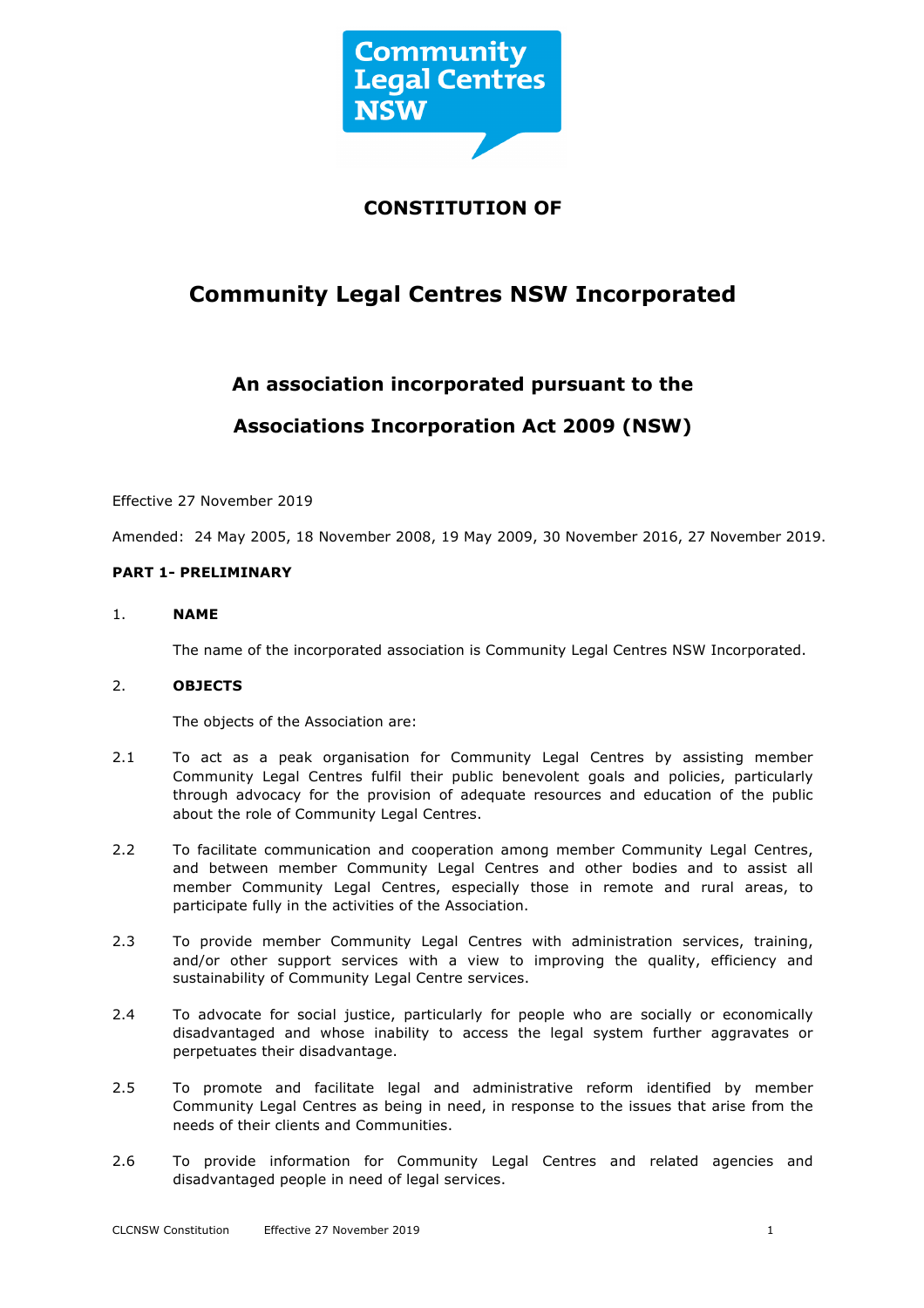- 2.7 To provide a referral service for people seeking legal assistance from Community Legal Centres in New South Wales.
- 2.8 To liaise closely and, as appropriate, work co-operatively with other organisations, particularly the NSW Legal Aid Commission and relevant national networks, in relation to justice issues and the provision of Community based services.
- 2.9 To maintain membership, as appropriate, of relevant peak organisations, including CLCA.
- 2.10 For the purpose of supporting the sustainability of the Association and Community Legal Centres, but subject to clause 50 and provided that the Association's activities are always predominately carried on for public benevolent purposes:
	- (a) to provide services to individuals, corporations and other organisations throughout New South Wales (including on a for-profit basis), regardless of their background and whether or not they are members of the Association, and apply any surplus funds from those services solely towards promoting the public benevolent objects above; and
	- (b) to undertake fundraising activities throughout New South Wales and apply the surplus funds from these activities solely towards promoting the public benevolent objects above.

# 3. **INTERPRETATION**

In this Constitution, except in so far as the context or subject matter otherwise indicates or requires:

" **Aboriginal Advisory Group Nominated Representative**" means a person nominated by the Aboriginal Advisory Group for a position of Board Member.

"**Aboriginal Advisory Group**" means the group consisting of Aboriginal staff members of member Community Legal Centres and the Association, that provides peer support to such staff; addresses issues facing Aboriginal Communities who are (but not limited to those who are) accessing Community Legal Centres; undertakes both social and law reform; participates in community and sector capacity building and makes recommendations to the Association, the Board and other peak bodies on such issues.

"**ACNC Act**" means the *Australian Charities and Not-for-profits Commission Act 2012* (Cth).

"**Act**" means the *Associations Incorporation Act 2009* (NSW).

"**Annual General Meeting**" means a general meeting held pursuant to clause 32.

"**Associate Member**" means a member of the Association who meets the requirements of clause 4.3 and is approved as an associate member in accordance with clause 6.

"**Association**" means Community Legal Centres NSW Incorporated.

**"Authorised Representative"** means a person holding one of the following positions within a Full Member organisation:

- (i) Chairperson;
- (ii) Executive Director;
- (iii) CEO; or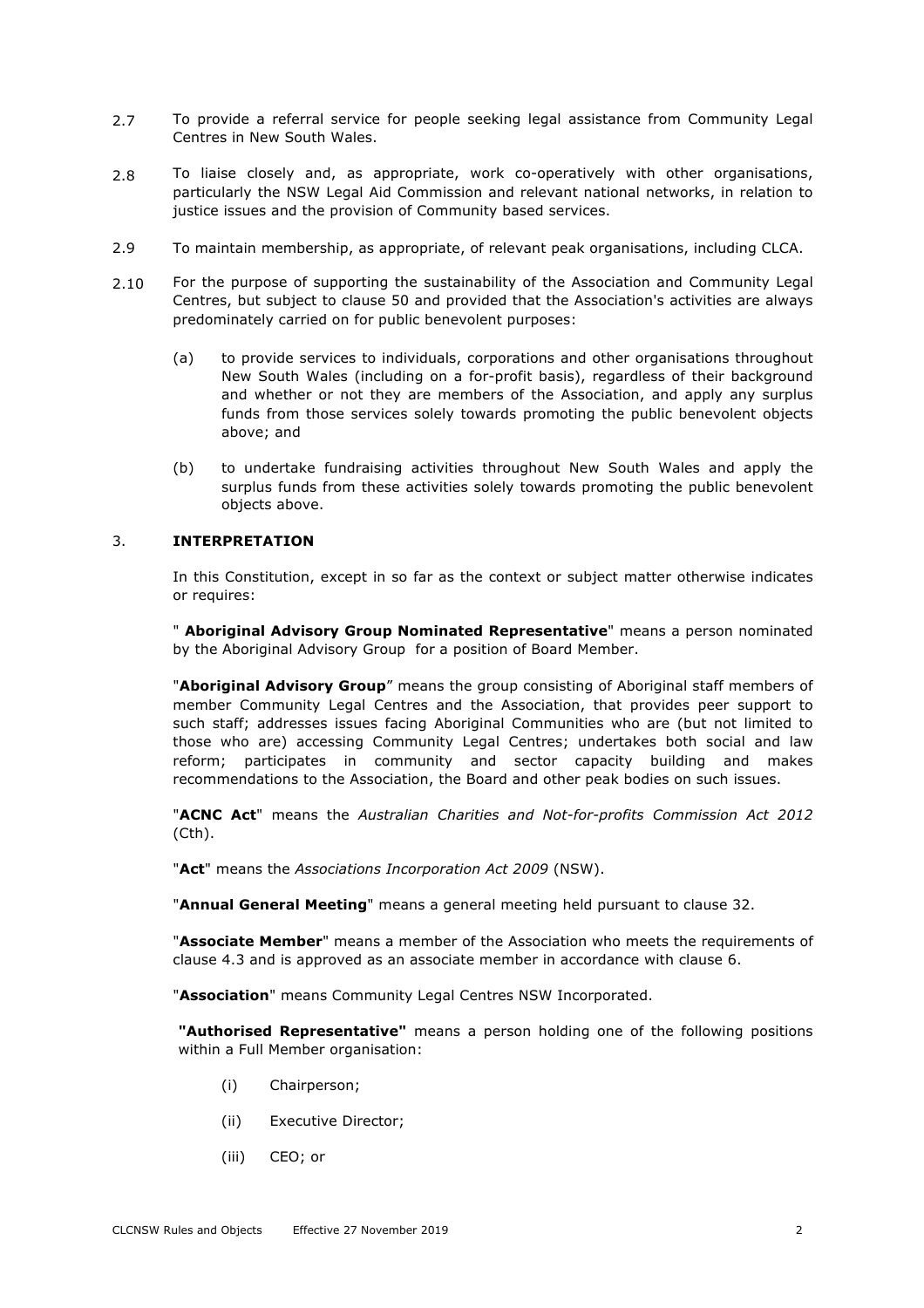(iv) Director,

or a person who has been delegated in writing the power to act as the Authorised Representative in relation to business involving the Association.

"**Board**" means the board of the Association as described in clause 18. For the avoidance of doubt, the Board shall be deemed to be and construed as the Association's committee (as such term is defined under the Act) and shall be the governing body of the Association.

"**Board-Appointed Board Member**" has the meaning given to it in clause 18.4.

**"Board Member"** means a person who is, for the time being, a Board Member of the Association.

"**Chairperson**" means the person appointed under clause 18.9.

"**Clause**" or "**clause**" means each of the clauses of this Constitution and "**Clauses**" or "**clauses**" means any combination of them.

"**Community**" means a local or geographic community and/or community of interest and "**Communities**" means any combination of them.

"**Community Legal Centre**" means a centre which was a member of the Association at the date of incorporation of the Association, or an organisation which:

- $(v)$  is independent<sup>1</sup> from government, commercial and professional bodies;
- (vi) is not for profit, community based, and has goals and priorities established in response to the needs of its Community; and
- (vii) aims to:
	- (A) provide legal and/or related services;
	- (B) develop effective ways of informing Community members of their legal rights and responsibilities;
	- (C) provide disadvantaged members of the Community, and/or the public generally in public interest matters, with access to legal and related information and/or services
	- (D) advocate for the development of laws, administrative practices and a legal justice system which are fair, just and accessible to all;
	- (E) develop and maintain close links with its Community to ensure that areas of unmet legal need are detected and appropriate services developed; and
- (viii) has developed, and continues to develop management and operational structures which enable the involvement of the Community or Communities it serves.

"**Complaint Notice**" has the meaning given to it in clause 13.3(a)(i) or 13.3(b)(i).

 $1$  This requirement does not preclude a CLC from having people from government, commercial and professional bodies on its Board or management Committee, or such people or the organisations themselves as members.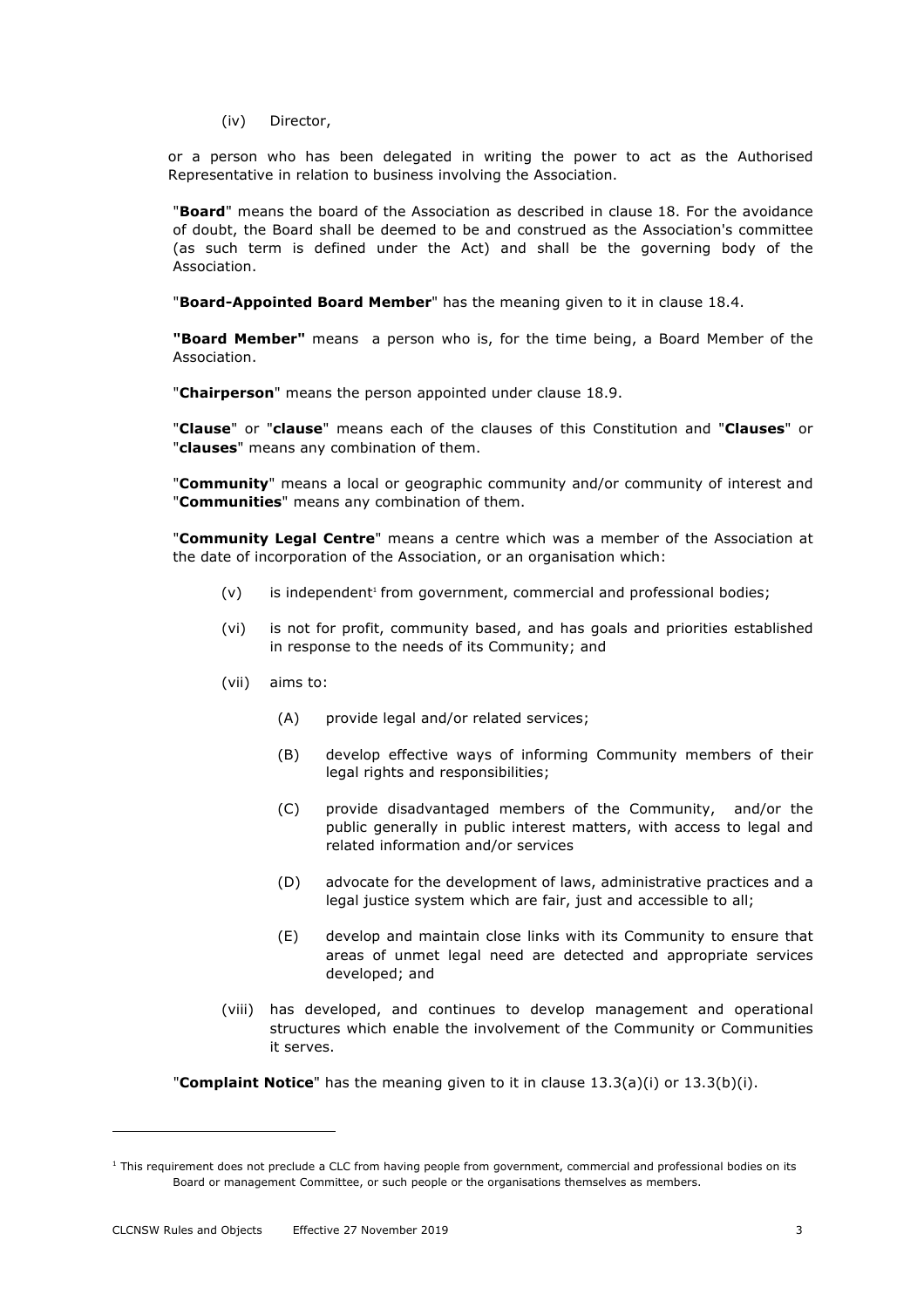"**Constitution**" means this document setting out the objects, rules and governing provisions of the Association, as amended from time to time.

"**Full Member**" means a member of the Association who, subject to clause 4.1, meets the requirements of clause 4.2. and is approved as a full member in accordance with clause 6.

"**General Meeting**" means any meeting of the members of the Association.

**"Guide**" has the meaning given to it in clause 5.3(f)(i).

"**ITA Act**" means the *Income Tax Assessment Act 1997* (Cth).

"**CLCA**" means the Community Legal Centres Australia, the national peak body for community legal centres, of which CLCNSW is itself a member.

"**CLCA Accreditation Criteria**" means the criteria set by CLCA that determines whether a Community Legal Centre can be certified and granted a license to use the CLCA Certification Trade Mark.

"**National Professional Indemnity Insurance (PII) Scheme**" refers to the scheme of this name for community legal centres administered by CLCA.

"**Professional Indemnity Insurance (PII) Committee**" means the committee established under clause 29.8.

"**Principal Solicitor**" means 'Principal Solicitor' under the CLCA Risk Management Guide.

"**Public Officer**" means the person holding office under this Constitution as the Association's public officer, who is an ordinary resident of NSW, and may, but need not, be a Board Member.

"**Registered Charity**" means an entity that is registered under the ACNC Act as the type of entity mentioned in column 1 of item 1 of the table in subsection 25-5(5) of that Act (or, if that provision is repealed and not re-enacted, an entity that would have been entitled to be so registered)..

"**Registered Public Benevolent Institution**" means an institution that is a Registered Charity and registered under the ACNC Act as the subtype of entity mentioned in column 2 of item 14 of the table in subsection 25-5(5) of that Act (or, if that provision is repealed and not re-enacted, an entity that would have been entitled to be so registered)..

"**Regulation**" means the Associations Incorporation Regulation 2010 (NSW).

#### **Secretary** means:

(a) the person holding office under this constitution as secretary of the association, or

(b) if no such person holds that office—the Public Officer.

"**State Office**" means the principal place of administration of the Association.

A reference to "**member**" or "**membership**" of the Association includes a Full Member or membership and an Associate Member or membership.

A reference to a function includes a reference to a power, authority or duty.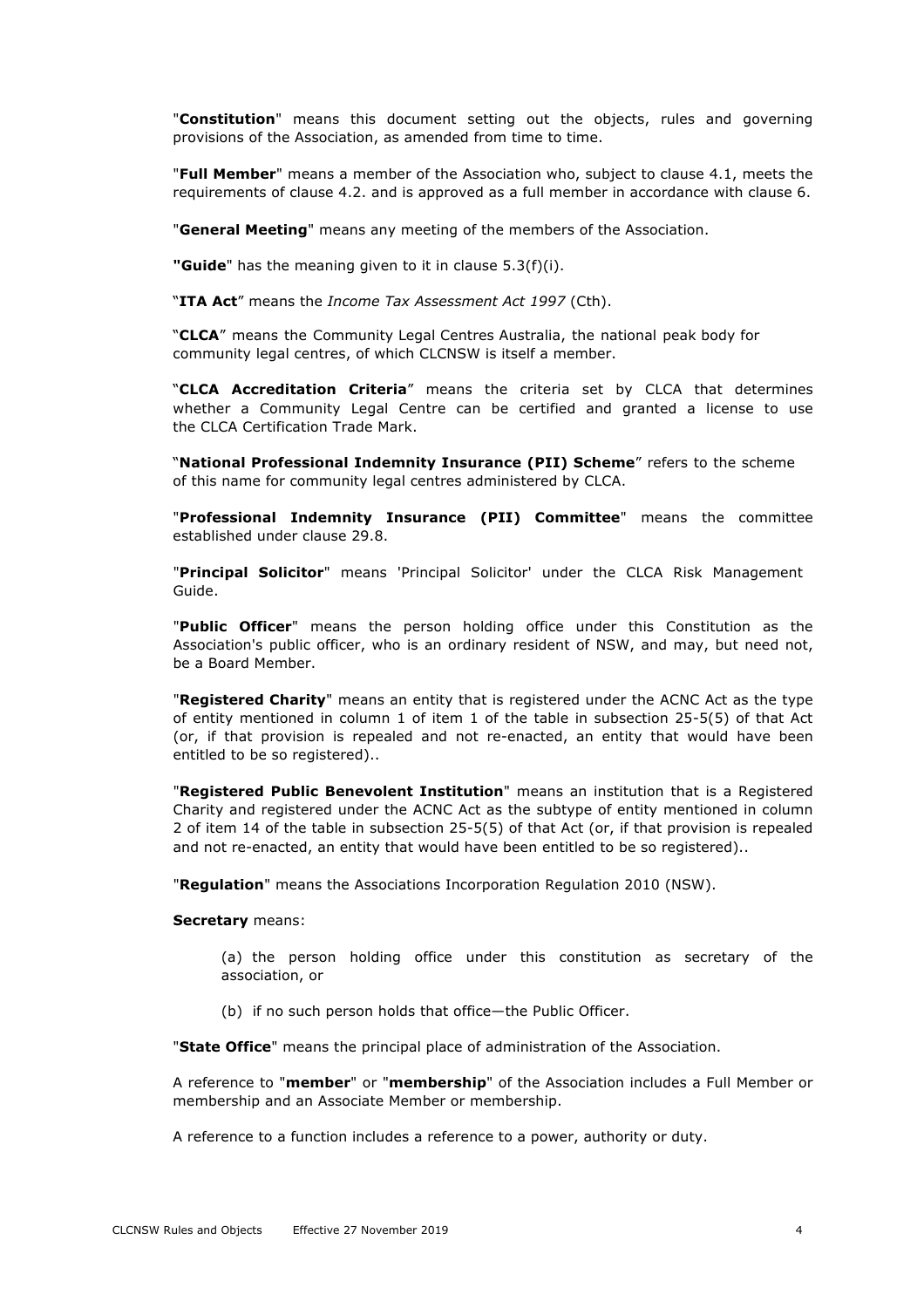A reference to the exercise of a function includes, where the function is a duty, a reference to the performance of a duty.

The provisions of the *Interpretation Act 1987* (NSW) apply to and in respect of this Constitution in the same manner as those provisions would so apply if this Constitution were an instrument made under the Act.

### **PART 2 - MEMBERSHIP**

#### 4. **MEMBERSHIP QUALIFICATIONS**

- 4.1 All members of the Association as at the date of the Association's incorporation are deemed to be Full Members of the Association.
- 4.2 Full Membership of the Association is open to a Community Legal Centre (as defined in clause 3) that is also either:
	- (a) a Registered Public Benevolent Institution; or
	- (b) an organisation that the Board determines should be a member having regard to the Objects of the Association.

For the avoidance of doubt, a "complying community legal centre" for the purposes of the Legal Profession Uniform Law (NSW) must satisfy the definition of Community Legal Centre in this Constitution to be entitled to be considered for membership of the Association.

4.3 Associate Membership is open to incorporated and unincorporated organisations, groups or individuals.

#### 5. **MEMBERSHIP OBLIGATIONS**

- 5.1 Members must comply with the following obligations as applicable.
- 5.2 All Members (Full and Associate) are obliged to:
	- (a) adhere to this Constitution;
	- (b) promote the aims and interests of Full Members;
	- (c) pay membership fees, contributions to CLCA and such additional levies or subscriptions as may be decided by the Association from time to time, and
	- (d) comply with any membership rules or conditions that are approved by two thirds of Members in a General Meeting.
- 5.3 In addition, Full Members are obliged to:
	- (a) work cooperatively with other Community Legal Centres in furthering the aims and interests of the Association;
	- (b) participate in Association General Meetings and activities;
	- (c) advise the Association of relevant activities, proposed funding and project submissions for the purpose of preventing duplication and enhancing co-operation;
	- (d) where they are Registered Public Benevolent Institutions, to maintain this registration and to notify the Association where their registration is revoked under the ACNC Act or they are no longer entitled to registration as a public benevolent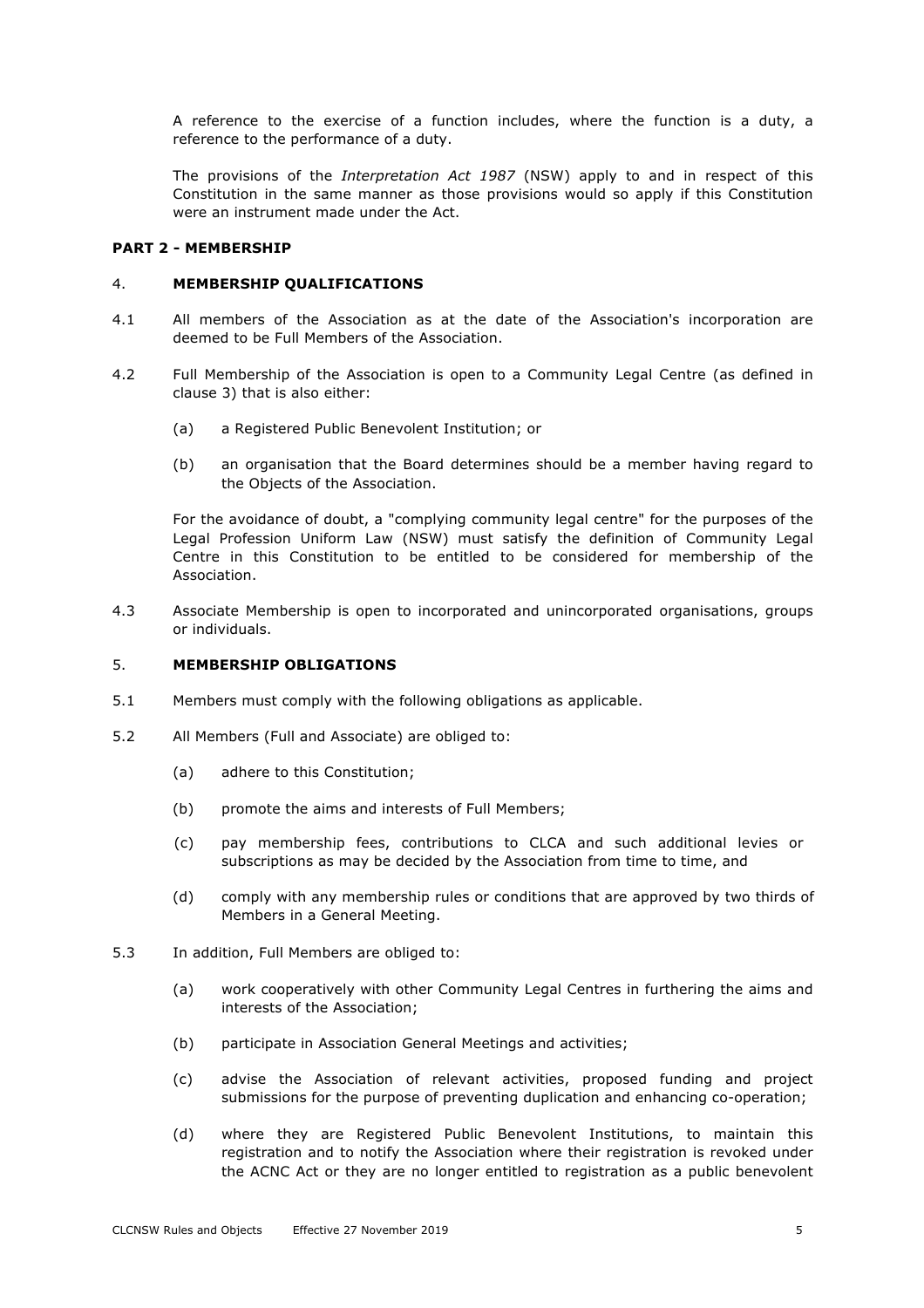institution under the ACNC Act (including when they have an obligation to notify the Commissioner of the Australian Not-for-profits Commission of the circumstances described in subsection 65-5(2) of the ACNC Act);

- (e) undertake to review, discuss and give due consideration to the decisions of the Association; and
- (f) comply with the CLCA Accreditation Criteria, or have satisfied the Association that they are working towards complying with the Accreditation Criteria, including:
	- (i) satisfactory compliance with the mandatory standards set out in the CLCA Risk Management Guide as amended from time to time ("**Guide**");
	- (ii) participating in the annual "cross check" of compliance with the Guide as required by the PII Committee; and
	- (iii) causing the Principal Solicitor or her/his delegate to attend all meetings of the PII Committee.
- 5.4 Full members that seek to be insured through the National Professional Indemnity Insurance (PII) Scheme are also required to pay the annual PII premium and administration levy.
- 5.5 Members that refuse or neglect to comply with these Membership Obligations may have action taken against them, including action leading to suspension or expulsion, in accordance with clause 14.

#### 6. **NOMINATION FOR MEMBERSHIP**

- 6.1 Nomination of an organisation or individual for membership of the Association:
	- (a) must be made in writing, in a form prescribed by the Board, by two employees or members of the governing body each from a different Full Member of the Association, accompanied by the written consent of the nominee;
	- (b) must contain the information required by the Board, including evidence that the nominee endorses the Constitution of the Association and whether the nomination is for Full Membership or Associate Membership; and
	- (c) must be lodged with the Public Officer of the Association.
- 6.2 As soon as practicable after receiving a nomination for membership, the Public Officer must refer the nomination to a meeting of the Board (the "First Board Meeting") which shall appoint a committee of at least three and no more than four Board Members to review the nomination (the "membership committee"). If the nomination is for Full Membership, the membership committee must include the convenor of the Practice and Insurance Committee who will, in the membership committee's report, make a separate recommendation to the Board in relation to whether the member Community Legal Centre has the necessary systems to comply with the Guide.
- 6.3 The membership committee must report back to the Board within one month of receiving a nomination.
- 6.4 Following receipt of the membership committee's report the Board may make a decision regarding the nomination for membership or may ask for more information from the applicant which will be considered at the next Board meeting.
- 6.5 A determination must be made by the Board within two months of the First Board Meeting.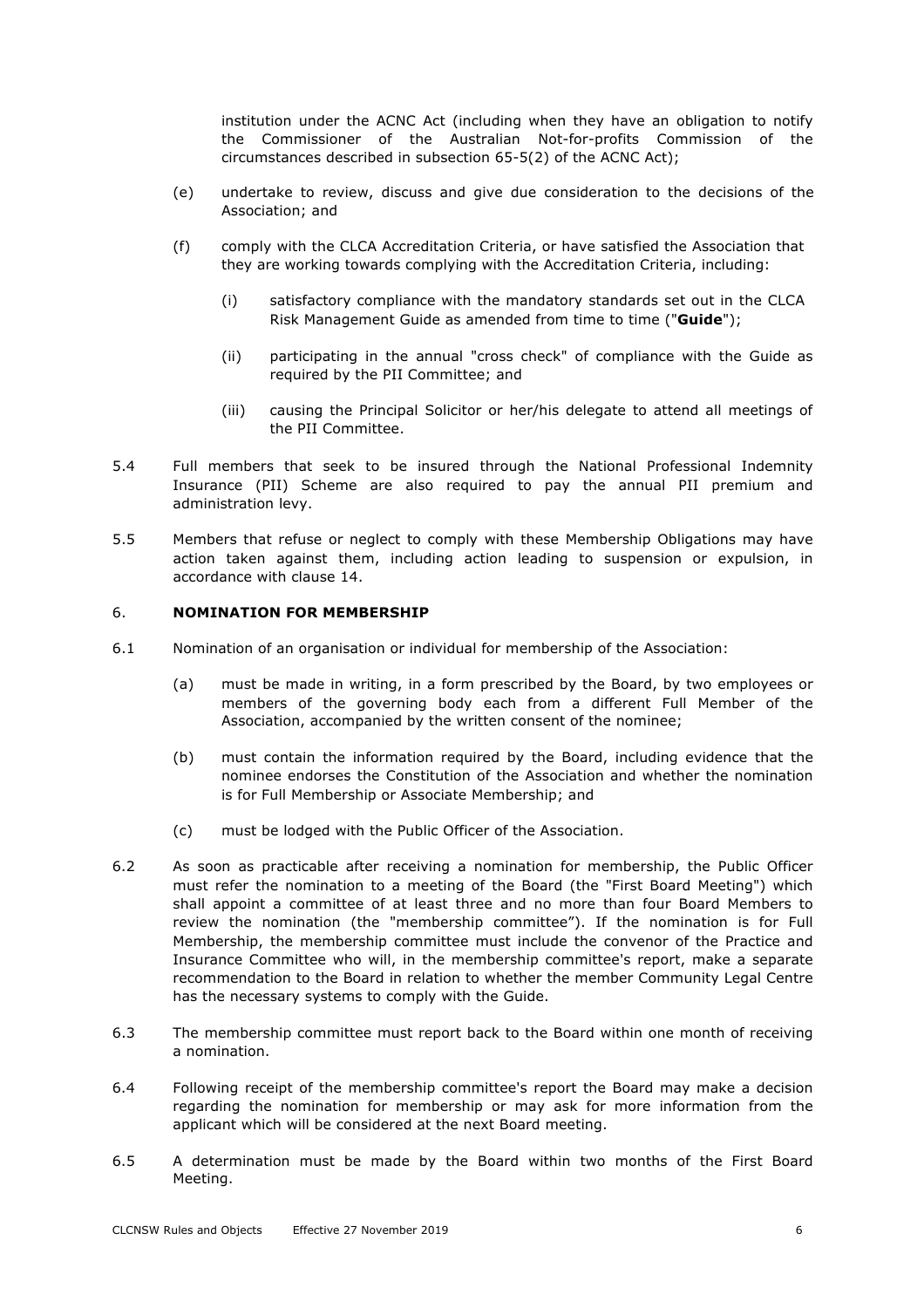- 6.6 Where the Board approves a nomination for membership, the Public Officer must, within one week after that decision, notify the nominee of that approval and request the nominee to pay within 28 days any entrance fee and annual subscription payable under this Constitution. Where the Board rejects a nomination for membership, the Public Officer must, within one week after that decision, notify the nominee of that rejection.
- 6.7 The Public Officer must, on payment by the nominee of the amounts referred to in clause 6.6 within the period referred to in that clause, enter the nominee's name in the register of members, and indicate whether the nominee is a Full Member or an Associate Member. On the name being so entered, the nominee becomes a member of the Association.
- 6.8 A nominee who is dissatisfied with the Board's decision may, within one month of receiving notice of that decision, make application in writing to the Public Officer to have the nomination reconsidered by the Association at its next General Meeting. The nominee may make a written submission to the Association by providing it to the Public Officer at least [21 days] prior to the date fixed for the holding of the General Meeting, for inclusion with the papers for that meeting.
- 6.9 The members of the Association may pass a resolution in General Meeting to overturn or confirm the determination of the Board.
- 6.10 The resolution passed by members of the Association in General Meeting is final.

# 7. **CESSATION OF MEMBERSHIP**

An organisation or individual ceases to be a member of the Association if it:

- (a) where it is an organisation, ceases to exist; or
- (b) where it is an individual, becomes of unsound mind or dies; or
- (c) resigns its membership, effective one month after the date of notice of resignation; or
- (d) is expelled from the Association; or
- (e) has failed to pay annual membership fees or any other fees that the Board determines are payable under clause 11.1 for at least three months after the date on which they were due and payable (unless the Board determines otherwise).

#### 8. **MEMBERSHIP ENTITLEMENTS NOT TRANSFERABLE**

A right, privilege or obligation which an organisation or individual has by reason of being a member of the Association:

- (a) is not capable of being transferred or transmitted to another organisation or individual; and
- (b) terminates upon cessation of the organisation's or individual's membership.

# 9. **RESIGNATION OF MEMBERSHIP**

- 9.1 A member may resign from membership of the Association by giving notice in writing to the Public Officer.
- 9.2 Where a member ceases to be a member pursuant to clause 9.1, and in every other case where a member ceases to hold membership, the Public Officer must make an appropriate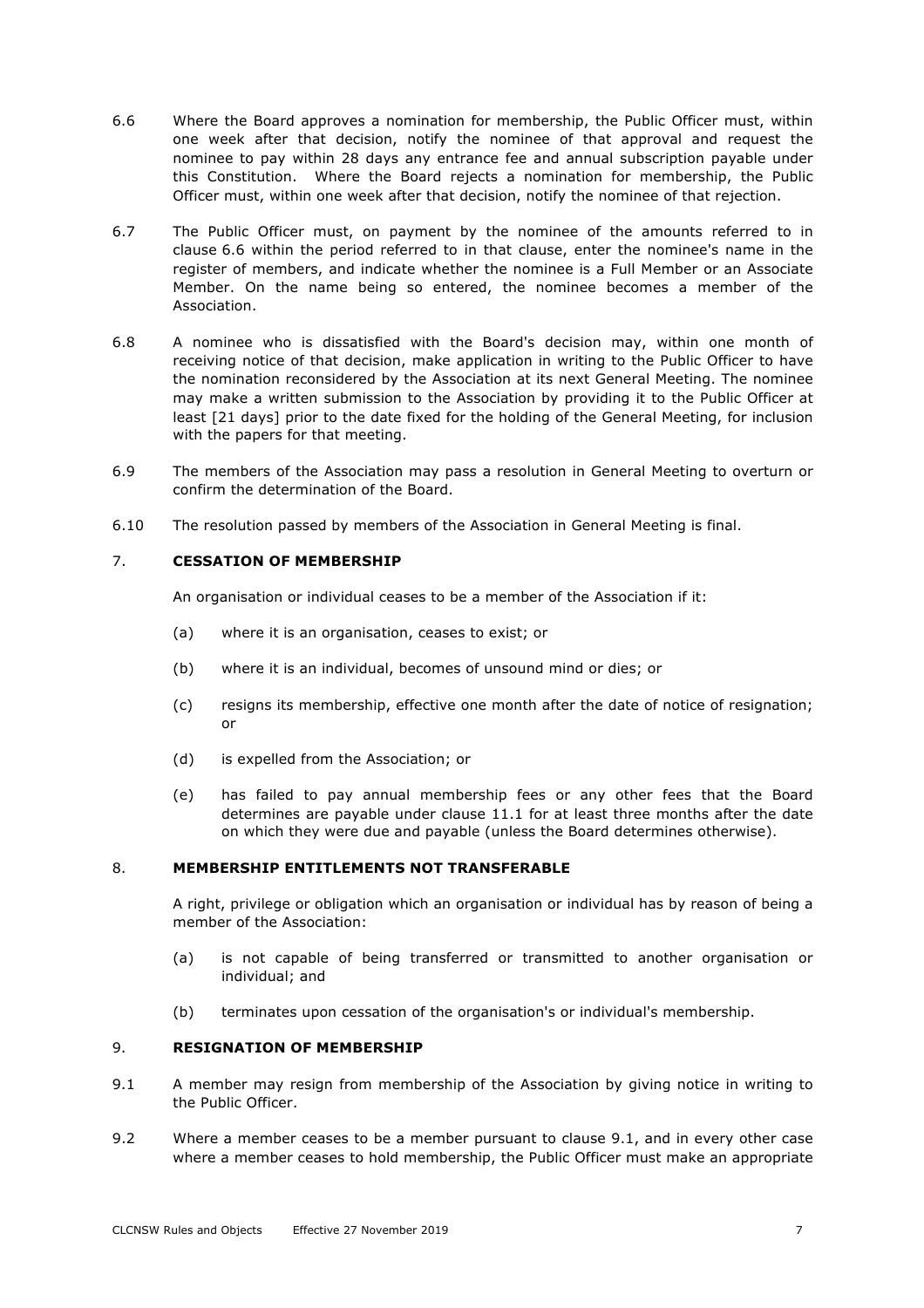entry in the register of members recording the date on which the member ceased to be a member.

#### 10. **REGISTER OF MEMBERS OF ASSOCIATION AND BOARD**

- 10.1 The Public Officer of the Association must establish and maintain a register of members of the Association specifying the name and postal or residential/registered address of each member, the category of membership and the date on which they became a member.
- 10.2 The register of members of the Association must be kept at the State Office and must be open for inspection, free of charge, by a delegate of the management of any member of the Association at any reasonable hour.
- 10.3 A member of the Association may obtain a copy of any part of the register on payment of a fee of not more than \$1 for each page copied.
- 10.4 If a member requests that any information contained on the register about the member (other than the member's name) not be available for inspection, that information must not be made available for inspection.
- 10.5 A member must not use information about a person obtained from the register to contact or send material to the person, other than for:
	- (a) the purposes of sending the person a newsletter, a notice in respect of a meeting or other event relating to the Association or other material relating to the Association; or
	- (b) any other purpose necessary to comply with a requirement of the Act or the Regulation.
- 10.6 The Public Officer shall keep a register of members of the Board which must:
	- (a) contain the name and residential address of each Board Member and the date on which they became a Board Member;
	- (b) contain the date on which the person ceased to be a Board Member;
	- (c) indicate if a Board Member holds the position of Chairperson, Deputy Chairperson, Treasurer of the Board, Secretary or of Public Officer of the Association;
	- (d) set out the date on which any such member was elected to, or ceased to hold, such position;
	- (e) be updated within one month of any change taking place;
	- (f) be kept at the State Office (or at such other place, or in such other manner prescribed by the Regulations); and
	- (g) be made available for inspection by any person, at all reasonable hours and free of charge.

#### 11. **FEES, SUBSCRIPTIONS, ETC.**

- 11.1 Membership of the Association is subject to the payment of such fees or subscriptions as may be determined by the Board from time to time. These include, but are not limited to:
	- (a) Entrance fees to the Association on first becoming a member
	- (b) Annual membership fees paid to the Association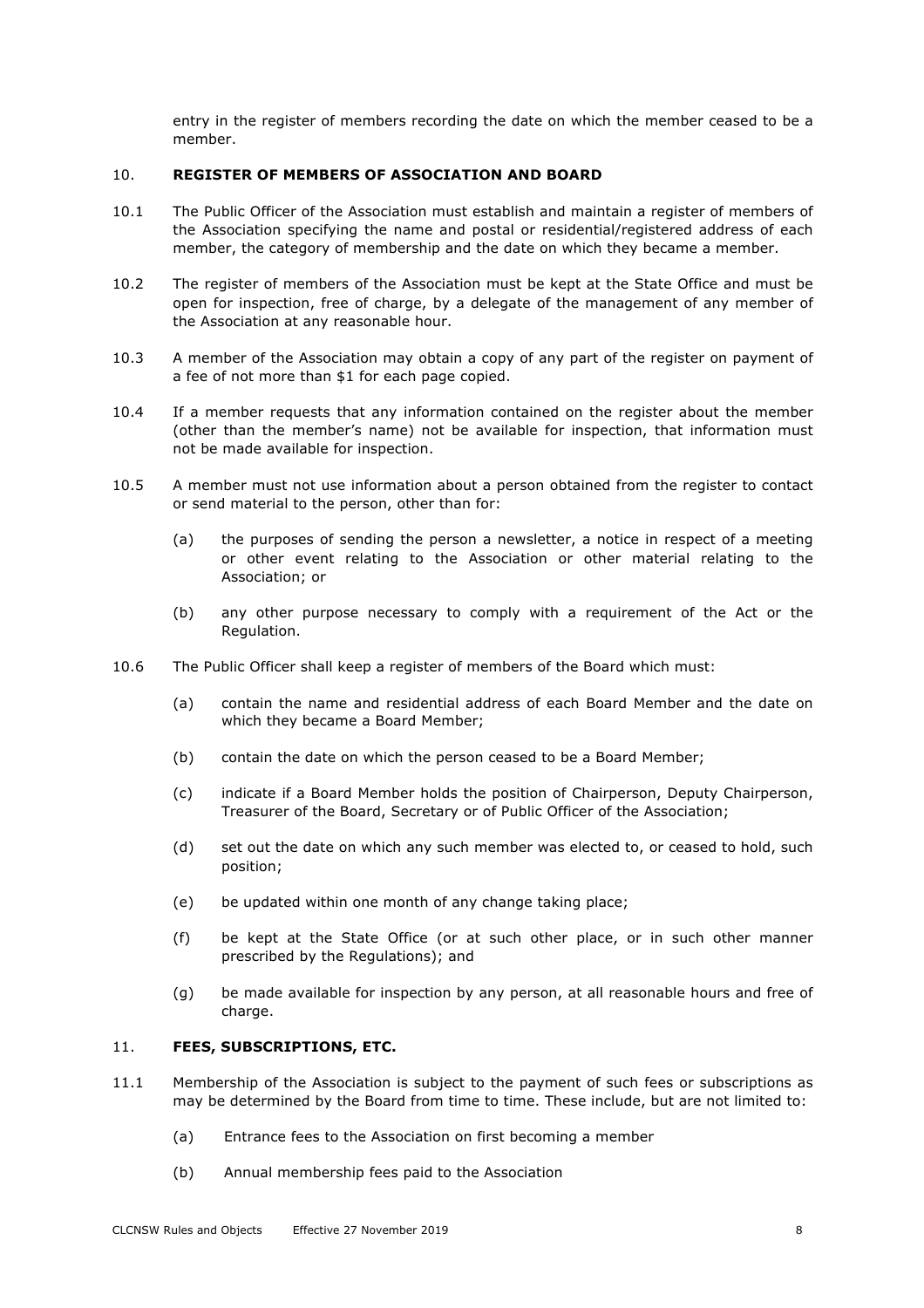- (c) Contributions to CLCA
- (d) Where the Full Member is also a member of the National Professional Indemnity Insurance (PII) Scheme, the annual PII premium and administration levy.
- 11.2 All fees and subscriptions are payable by the members on admission to membership and before 1 July in each succeeding calendar year.
- 11.3 Where the Association or CLCA charges fees for additional services agreed to by an individual member, the member's failure to pay such fees may result in the withdrawal of the additional services but will not affect the member's membership of the Association.

# 12. **MEMBERS' LIABILITIES**

The liability of a member of the Association to contribute towards the payment of the debts and liabilities of the Association or the costs, charges and expenses of the winding up of the Association is limited to the amount, if any, unpaid by the member in respect of membership of the Association as required by clause 11.

#### 13. **RESOLUTION OF INTERNAL DISPUTES**

- 13.1 In the event of a dispute arising between members (in their capacity as members) of the Association, and disputes raised by members against the Association, the following procedure is to apply.
- 13.2 A member may lodge a written notice of dispute with the Public Officer stating that this clause 13 has been enlivened, nominating a representative to attempt to negotiate a solution and specifying whether the dispute is against another member (**Other Member**) or against the Association. The member lodging a notice of dispute and the Other Member (where applicable) must participate in the procedure as outlined in clause 13 of this Constitution.
- 13.3 The Public Officer must:
	- (a) where the dispute is against another member:
		- (i) serve written notice of the complaint (a **Complaint Notice**) on the member concerned within one week of receiving the complaint.
		- (ii) the member against which the complaint is made must nominate a representative to attempt to negotiate a solution within seven days of the Complaint Notice.
	- (b) where the dispute is against the Association:
		- (i) refer the matter to the Board (a **Complaint Notice**) and seek a Board representative to attempt to negotiate a solution.
- 13.4 The Board may refuse to deal with a complaint if it, in good faith, considers the complaint to be trivial or vexatious in nature.
- 13.5 Each side of the dispute must, in good faith, try to resolve the dispute by negotiation (through their respective nominated representatives) within 14 days from the date of the Complaint Notice.
- 13.6 If after 14 days from the date of the Complaint Notice, the dispute remains unresolved, it is to be referred to a person mutually agreed upon for mediation.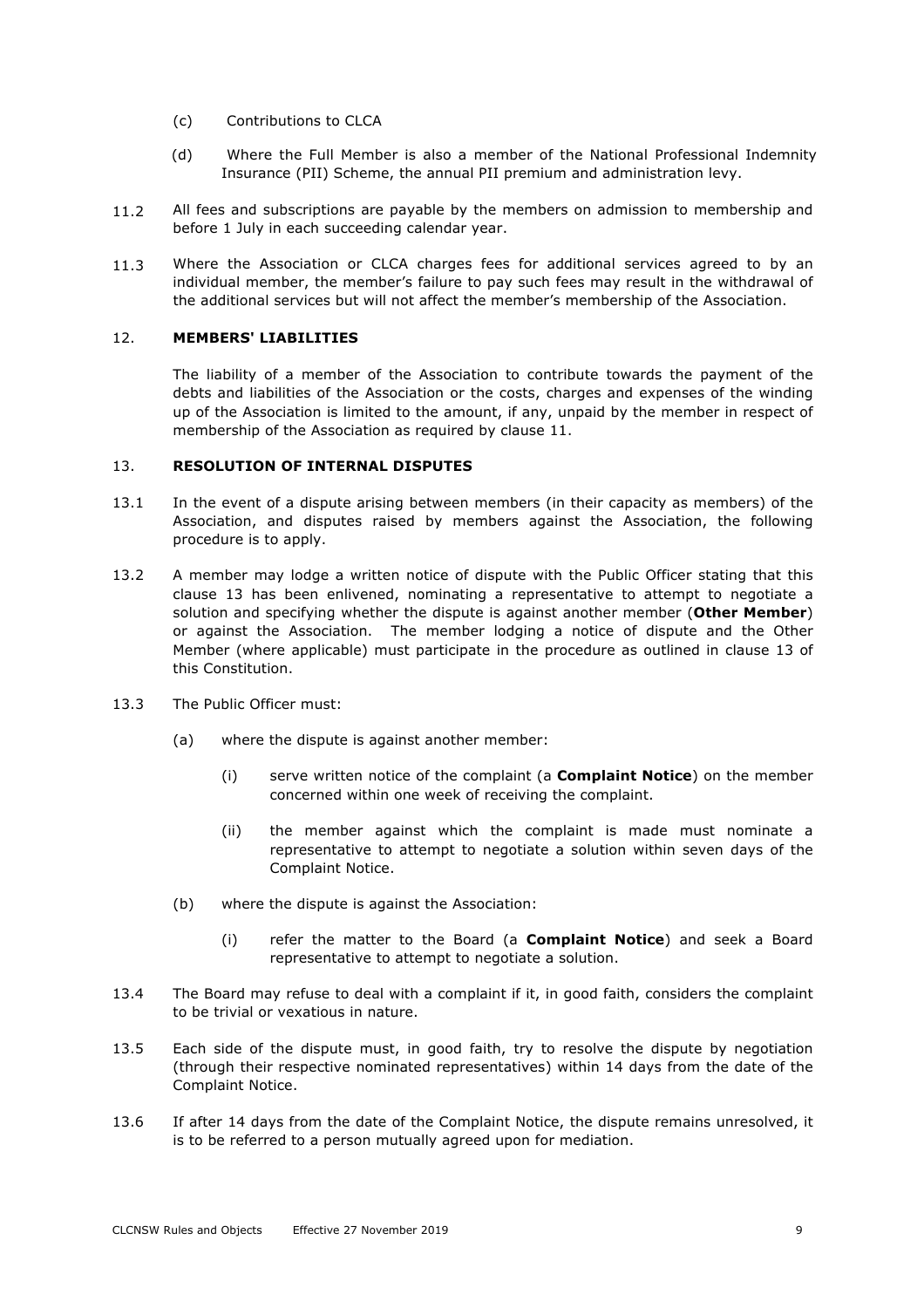- 13.7 If the dispute remains unresolved following such mediation, or a mediator cannot be agreed upon within 21 days after the date of the Complaint Notice, the matter must be referred to a qualified independent arbitrator selected by the Board.
- 13.8 The decision of the independent arbitrator is final.

### 14. **DISCIPLINING OF MEMBERS**

- 14.1 Disciplinary proceedings against a member may commence by way of:
	- (a) a member lodging a complaint against an offending member with the Public Officer; or
	- (b) the Board initiating disciplinary proceedings against any member of the Association by way of a notice to the offending member,

stating that the offending member has persistently refused or neglected to comply with a provision of this Constitution or has persistently and wilfully acted in a manner prejudicial to the interests of the Association.

14.2 By way of clarification, where the proceedings relate to a failure to satisfactorily comply with the CLCA Accreditation Scheme, disciplinary action under this clause should only be commenced when the Association is of the view that the process has been finalised.

14.3

The Board may refuse to deal with a complaint from a member if it, in good faith, considers the complaint to be trivial or vexatious in nature.

14.4

Disciplinary action available where a complaint is upheld are:

- (a) a reprimand;
- (b) a suspension of that member from membership of the Association for a specified period or until a specified activity has been completed to the satisfaction of the Board; or
- (c) expulsion of that member from the Association.
- 14.5 If a member lodges a complaint with the Public Officer, or the Board initiates disciplinary proceedings, the Board must:
	- (a) serve written notice of the complaint on the member concerned setting out the details of the complaint and whether it was initiated by a member or the Board (**Disciplinary Notice**);
	- (b) in that Disciplinary Notice, nominate a Board Member to attempt to negotiate a solution in the first instance.
- 14.6 Each side of the dispute must, in good faith, try to resolve the dispute by negotiation (through their respective nominated representatives) within 45 days from the date of the Disciplinary Notice.
- 14.7 The member concerned may not raise a complaint against the member that complained or against the Board or the Association under clause 13 pending resolution of the disciplinary proceedings.
- 14.8 If after 45 days from the date of the Disciplinary Notice, the Board's representative reports that negotiation has been unsuccessful, the Board must serve notice of the complaint on the member concerned giving the member at least 30 days from the time the notice is served within which to make submissions in connection with the complaint.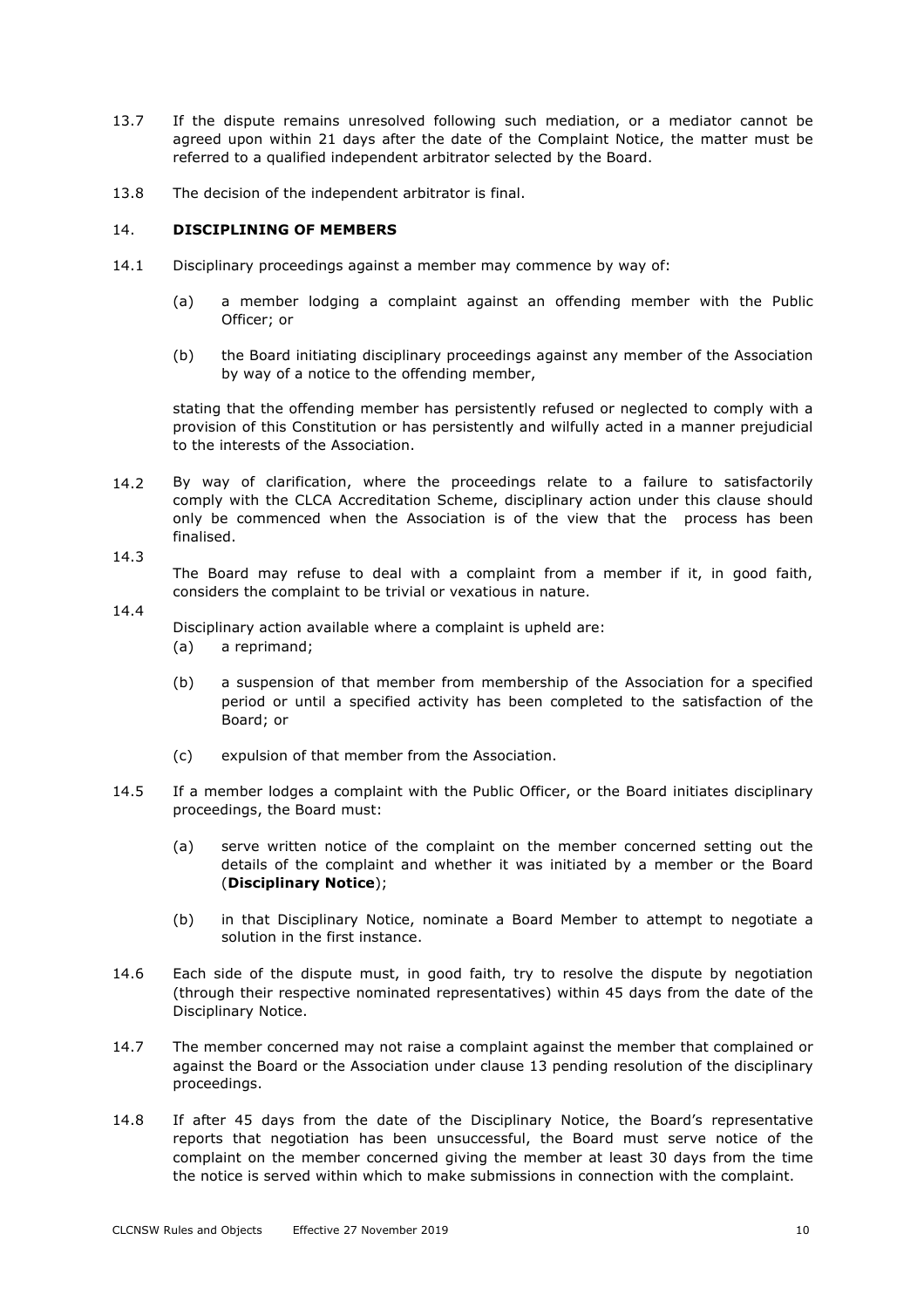- 14.9 On receipt of submissions from a member under clause 14.8, (or, if submissions are not provided, the expiry of the notice) the Board must convene a meeting of a special disciplinary committee (comprised of between three and four Board Members) within 28 days after the date on which the Board received the submissions (or, if submissions are not provided, the expiry of the notice) to consider the complaint and the submissions (if any) and vote on whether to reprimand, suspend or expel the member.
- 14.10 If two thirds of the special disciplinary committee members present vote to pass a resolution to expel or suspend a member, then the resolution is passed. The special disciplinary committee must provide reasons for reprimanding, suspending or expelling a member.
- 14.11 If the special disciplinary committee reprimands, expels or suspends a member, the Public Officer must, within 7 days after the resolution is passed, cause written notice to be given to the member of the resolution of the special disciplinary committee, of the reasons given by the meeting for having taken that action and of the member's right of appeal under clause 15.
- 14.12 Any suspension or expulsion does not take effect until the expiration of 21 days after the service of notice of suspension or expulsion on the member, being the time in which they may lodge an appeal or, if an appeal has been lodged, until such later time as the appeal process has come to an end.
- 14.13 If the special disciplinary committee votes against the resolution to expel or suspend a

member, or does not pass the resolution within the time period set out in this clause 14, then the disciplinary proceedings will be concluded.

#### 15. **RIGHT OF APPEAL OF DISCIPLINED MEMBER**

- 15.1 A member suspended or expelled under clause 14 may appeal to the Board against the resolution of the special disciplinary committee which expels them or suspends their membership by lodging with the Public Officer a notice of appeal in writing within 14 days of receiving notice of the resolution from the Board pursuant to clause 14.11. The notice may, but need not, be accompanied by a statement of the grounds on which the member intends to rely for the purposes of the appeal.
- 15.2 If no notice of appeal is lodged by the disciplined member with the Public Officer within 14 days of receiving notice of the resolution from the Board pursuant to clause 14.11, the suspension or expulsion is final.
- 15.3 Upon receipt of a notice of appeal, the Public Officer must refer the matter to the Board at its next meeting and the Board must call a General Meeting within 28 days to determine the appeal. The appellant may make submissions to the meeting in writing or in person. The special disciplinary committee members may make submissions in response to the appellants submissions to the meeting in writing or in person. The appeal may be allowed or dismissed by decision of the majority of Full Members present at the meeting.
- 15.4 At a General Meeting of the Association convened under clause 15.3**:**
	- (a) no business other than the question of the appeal is to be transacted;
	- (b) the special disciplinary committee and the member must be given the opportunity to state their respective cases orally or in writing (including by way of the submissions contemplated under clause 15.3), or both; and
	- (c) the Full Members present are to vote by secret ballot on whether the appeal be allowed or dismissed.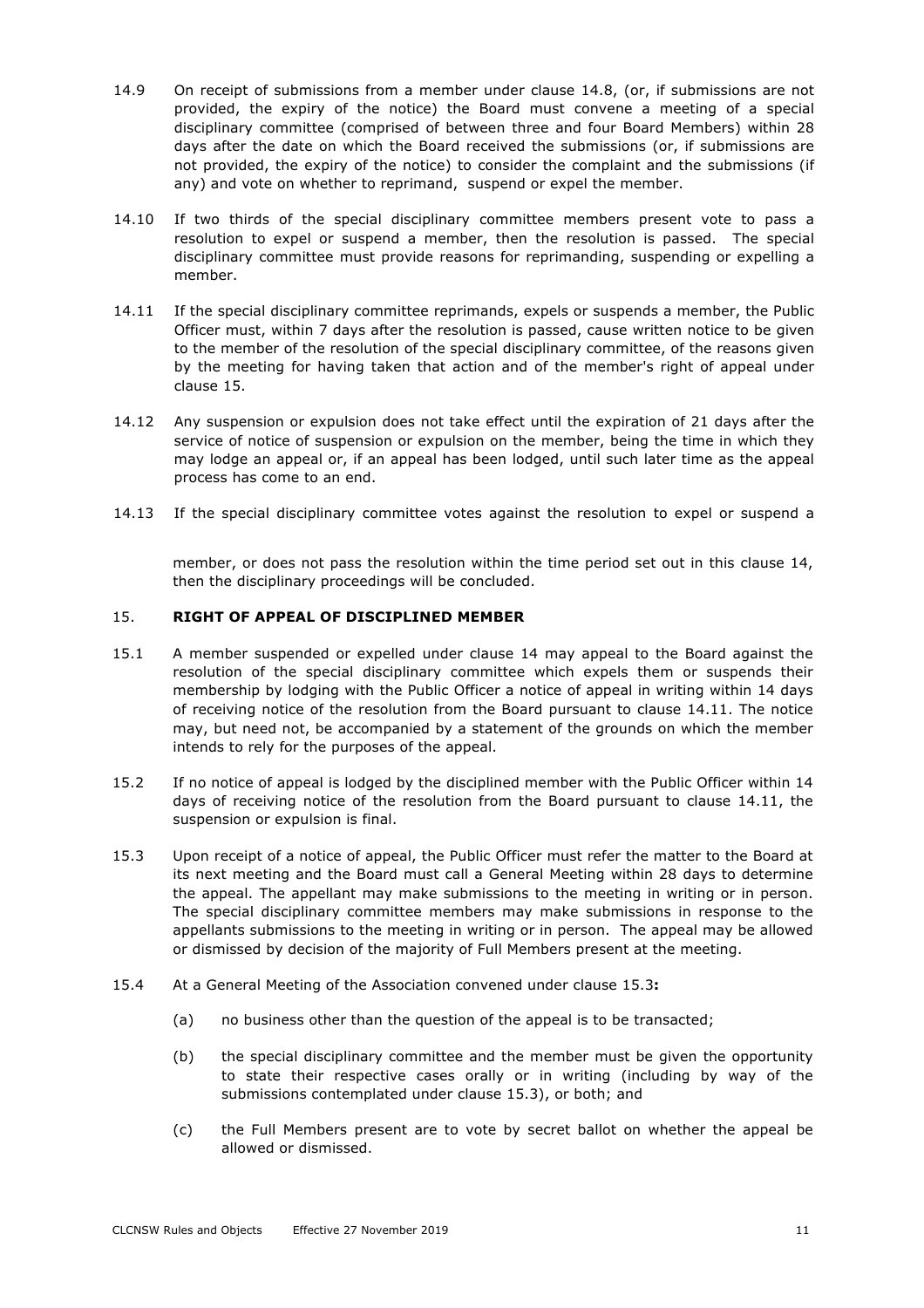15.5 The resolution passed by full members of the Association at the General Meeting by secret ballot is final.

# **PART 3 - THE BOARD**

### 16. **POWERS OF THE BOARD**

The Board is to be called the Board of the Association and, subject to the Act, the Regulation and this Constitution and to any resolution of the Association passed by the Association in General Meeting:

- (a) is to control and manage the affairs of the Association;
- (b) may exercise all such functions as may be exercised by the Association other than those functions that are required by this Constitution to be exercised by a General Meeting of the members of the Association; and
- (c) has power to perform all such acts and do all such things as appear to the Board to be necessary or desirable for the proper management of the affairs of the Association.

# 17. **DUTIES OF BOARD MEMBERS**

The Board Members must comply with their duties as Board Members under legislation and common law (judge-made law), and with the duties described in governance standard 5 of the regulations made under the ACNC Act which are:

- (a) to exercise their powers and discharge their duties with the degree of care and diligence that a reasonable individual would exercise if they were a Board Member of the Association;
- (b) to act in good faith in the best interests of the Association and to further the charitable purpose(s) of the company set out in the Objects of this constitution;
- (c) not to misuse their position as a Board Member;
- (d) not to misuse information they gain in their role as a Board Member;
- (e) to disclose any perceived or actual material conflicts of interest;
- (f) to ensure that the financial affairs of the Association are managed responsibly; and
- (g) not to allow the Association to operate while it is insolvent.

#### 18. **COMPOSITION OF THE BOARD AND BOARD MEMBERSHIP**

- 18.1 The Board is to be composed of at least five but no more than nine Board Members.
- 18.2 At least five Board Members must be employed by, or on the governance body of, a Full Member of the Association. These Board Members are elected through the procedure set out in clause 23.
- 18.3 Two of the Board Members shall be Aboriginal persons nominated to the Board in writing by the Aboriginal Advisory Group of CLCNSW. The Aboriginal Advisory Group Nominated Representatives may only be removed or replaced as a Board Member by written notice from the Aboriginal Advisory Group to the Board.
- CLCNSW Rules and Objects Effective 27 November 2019 12 18.4 If the Board determines by unanimous resolution that it requires additional Board Members to be appointed with specific skills, the Board may, subject to the limits in clause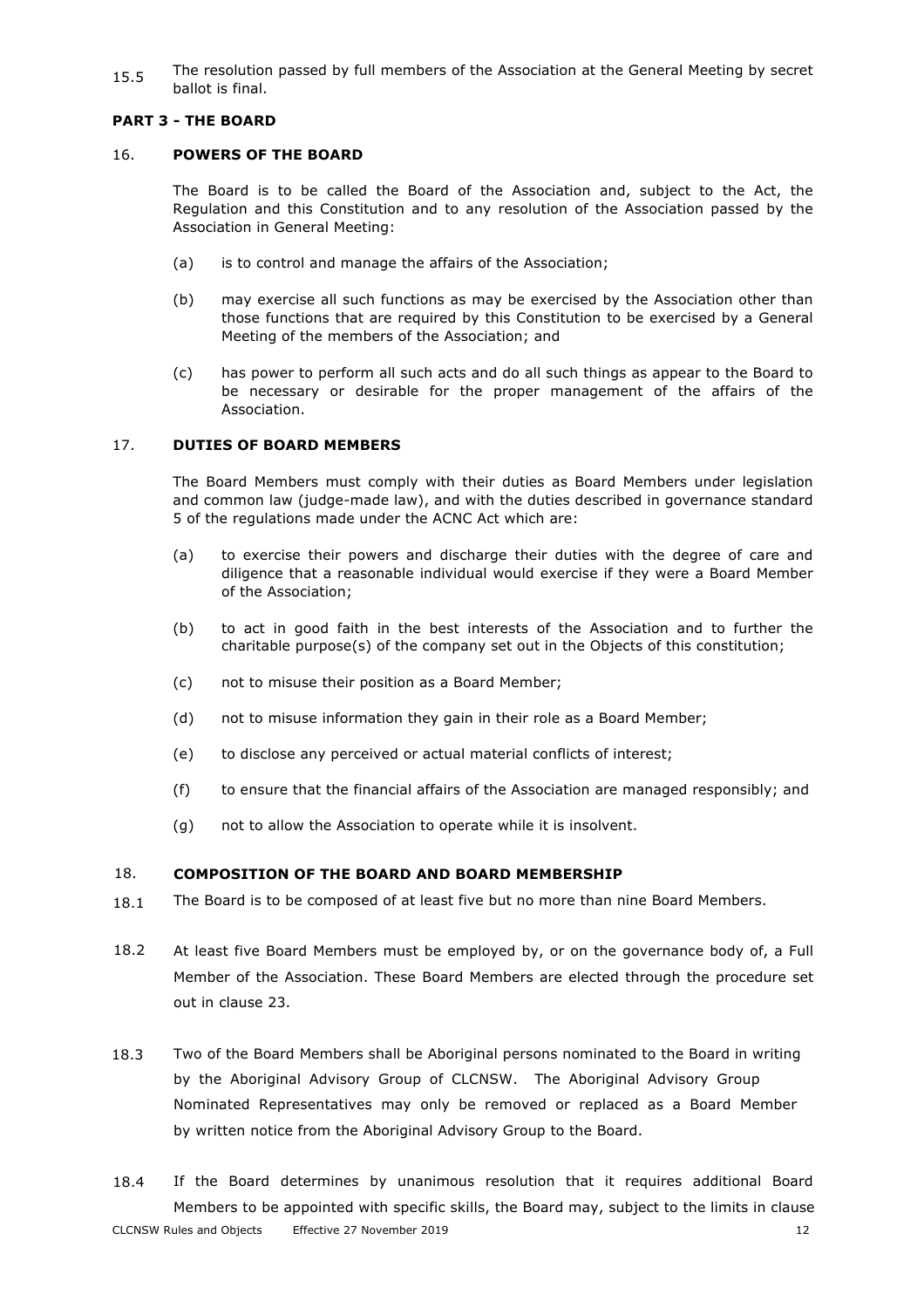18.5, appoint up to three additional Board Members who need not be drawn from members of the Association (**Board-Appointed Board Member**).

- 18.5 Any additional Board Member to be appointed following a resolution in accordance with clause 18.4 must be appointed and may only be removed or replaced by a unanimous resolution of all of the Board Members.
- 18.6 The Association acknowledges that Board Members (other than those appointed through clause 18.3 and 18.4) should be elected from, and representative of, a diverse range of Members and community legal centres, including generalist and specialist legal centres, and centres from regional, remote and rural NSW.
- 18.7 The Association should strive to appoint a Board which is representative of the diversity of the community, taking into account the differences in Board Members' background and life experience, communication styles, interpersonal skills, education, functional expertise and problem solving skills.
- 18.8 Subject to all of the clauses above, the Board may appoint a person to be a Board Member either to fill a casual vacancy or as an addition to the Board. A Board Member appointed to fill a casual vacancy must resign at the next Annual General Meeting and will be eligible for re-election in accordance with clause 23.
- 18.9 The Board Members will vote to determine which Board Member shall fill the office of Chairperson, Deputy Chairperson, Treasurer, Public Officer and (if the Board wishes) a Secretary. A Board Member may hold up to 2 offices (other than both the Chairperson and Deputy Chairperson offices).

#### 19. **RETIREMENT OF BOARD MEMBERS**

- 19.1 Except as provided in clause 19.4 and clause 24, Board Members are to hold office for two-year terms.
- 19.2 With the exception of the Aboriginal Advisory Group Nominated Representative, no Board Member may hold office for more than six consecutive years, unless the Board Member has, for a period of two years, ceased to be a Board Member.
- 19.3 The term of a Board members described in clause 18.2 ends at the commencement of the second Annual General Meeting following the date of their election, however they shall be eligible for re-election, subject to clause 19.2.
- 19.4 The term of a Board Member described in clause 18.2 ends at the commencement of the second Annual General Meeting following the date of their election, however they shall be eligible for re-election, subject to clause 19.2.
- 19.5 Three of the Board Members who are described in clause 18.2 and have been in office for the longest period must resign at the Annual General Meeting in 2017 and shall be eligible for re-election as set out in clause 23.

#### 20. **RETIREMENT OF BOARD-APPOINTED BOARD MEMBERS**

20.1 For those Board members appointed under clause 18.4, a term ends two years after the date of their appointment, however they shall be eligible for re-appointment under clause 18.4 subject to clause 19.2.

#### 21. **RETIREMENT OF ABORIGINAL ADVISORY GROUP NOMINATED REPRESENTATIVE**

21.1 For the Aboriginal Advisory Group Nominated Representative appointed through clause 18.3, a term ends two years following the date of their appointment, however they shall be eligible for re-appointment through the same procedure as set out in clause 18.3.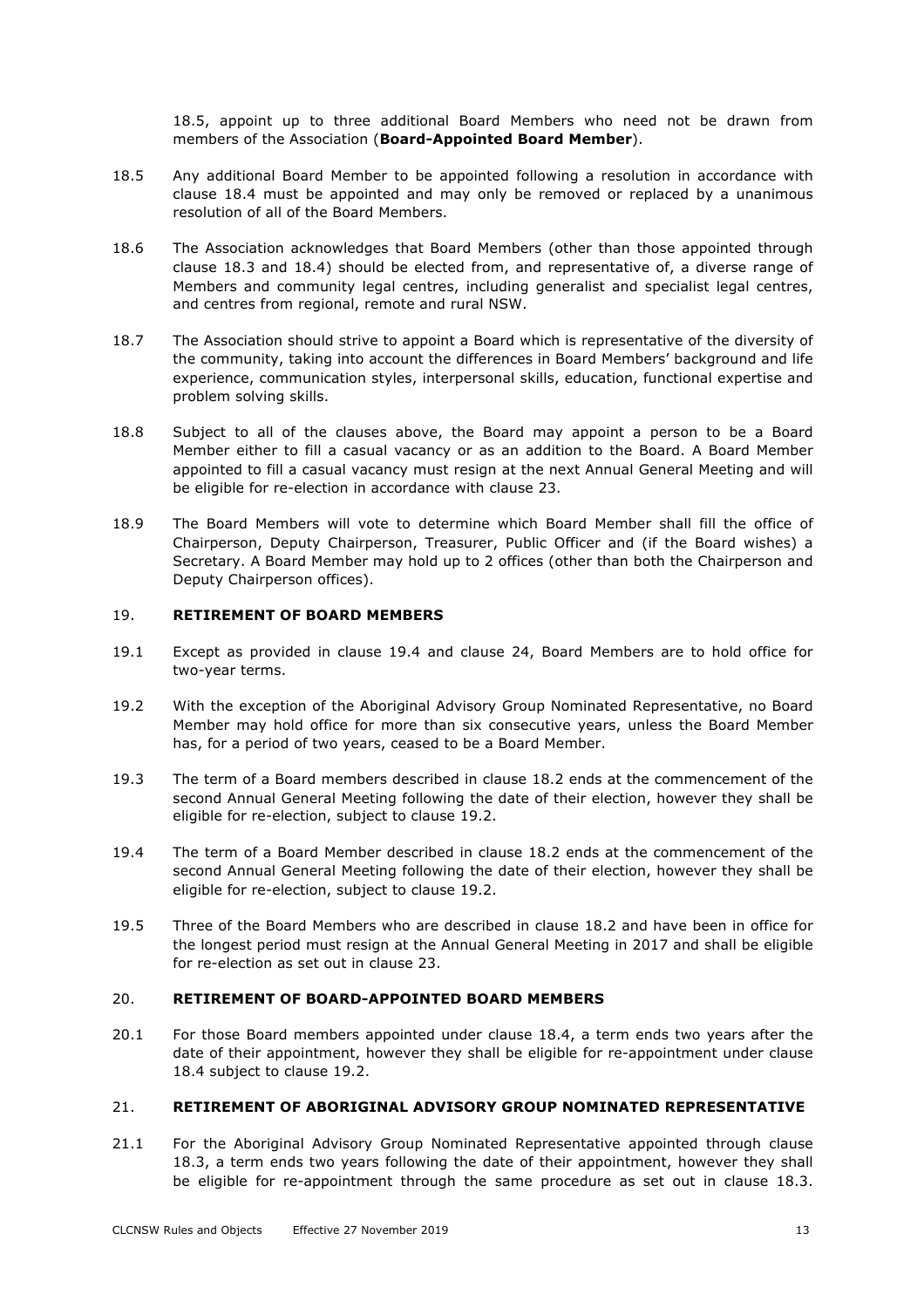There is no restriction on the number of consecutive terms an Aboriginal Advisory Group Nominated Representative may serve.

#### 22. **ELIGIBILITY OF BOARD MEMBERS**

To be eligible for nomination as a Board Member, a person must be:

- (a) 18 years of age;
- (b) ordinarily resident in Australia;
- (c) a fit and proper person;

and must not be:

- (d) a person disqualified from managing a corporation under the Corporations Act 2001; or
- (e) a person disqualified from being a responsible person by the ACNC Commissioner, within the previous 12 months.

#### 23. **ELECTION OF BOARD MEMBERS**

- 23.1 The Board members referred to in clause 18.2 shall be elected by an Annual General Meeting through the following procedure:
	- (a) A nomination of a person to be a Board Member must:
		- (i) be made by an Authorised Representative of two Full Members of the Association;
		- (ii) have the consent of the person nominated; and
		- (iii) be in writing in a form approved by the Board.
	- (b) If the number of nominations received is equal to the number of vacancies to be filled, the persons nominated are taken to be elected.
	- (c) If the number of nominations received exceeds the number of vacancies to be filled, a ballot is to be held.
	- (d) If insufficient nominations are received, any vacant positions remaining on the Board are taken to be casual vacancies.
	- (e) Not more than one Board Member may be elected from any one Full Member.
	- (f) Board Members are elected as individuals and not as representatives of Full Members.

#### 24. **CASUAL VACANCIES**

For the purpose of this Constitution, a casual vacancy in the office of a Board Member occurs if the Board Member:

- (a) dies;
- (b) resigns office by notice in writing given to the Public Officer;
- (c) is removed from office under clause 25;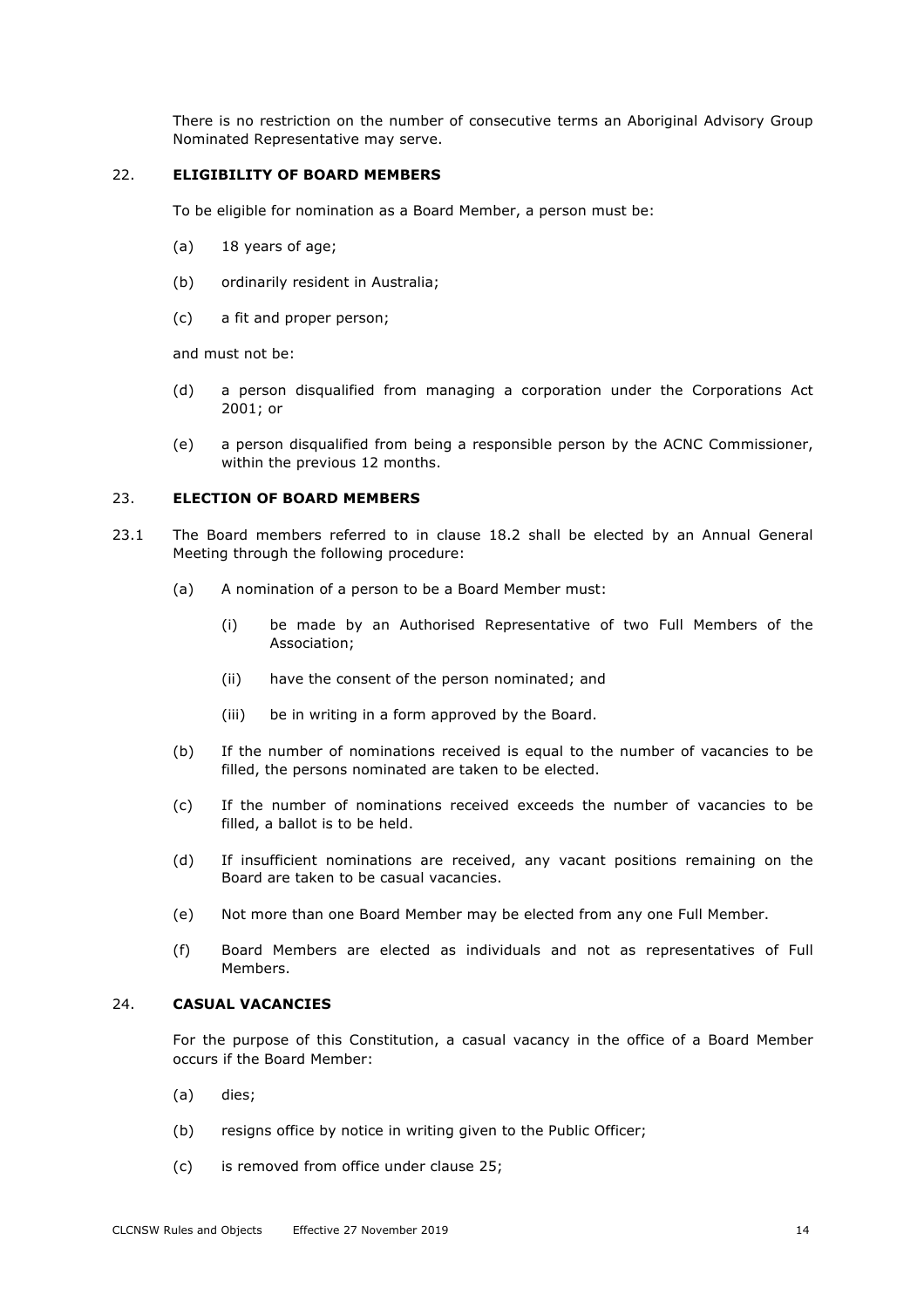- (d) is absent from three consecutive meetings of the Board without the approval of the Board;
- (e) ceases to be an employee or management committee member of a Full Member (where the Board Member was appointed through clause 18.2);
- (f) becomes an insolvent under administration within the meaning of the *Corporations Act 2001* of the Commonwealth;
- (g) becomes a mentally incapacitated person;
- (h) is convicted of an offence involving fraud or dishonesty for which the maximum penalty on conviction is imprisonment for not less than 3 months;
- (i) is prohibited from being a director of a company under Part 2D.6 (Disqualification from managing corporations) of the *Corporations Act 2001* of the Commonwealth; or
- (j) is disqualified from being a responsible person by the ACNC Commissioner.

#### 25. **REMOVAL OF BOARD MEMBER**

- 25.1 The Association in General Meeting may, by resolution approved by two thirds of the Full Members present in person or by proxy, remove any Board Member from the office of Board Member before the expiration of the Board Member's term of office and may, by ordinary resolution, appoint another person as a Board Member until the expiration of the term of office of the Board Member so removed.
- 25.2 If a Board Member to whom a proposed resolution referred to in clause 25.1 relates makes representations in writing to the Public Officer (not exceeding a reasonable length) and requests that the representations be notified to the members of the Association, the Public Officer may send a copy of the representations to each member of the Association or, if the representations are not so sent, the Board Member is entitled to require that the representations be read out at the meeting at which the resolution is considered.

#### 26. **REMOVAL OF BOARD-APPOINTED BOARD MEMBERS**

Board–Appointed Board Members may only be removed in accordance with clause 18.5.

#### 27. **REMOVAL OF ABORIGINAL ADVISORY GROUP NOMINATED REPRESENTATIVE**

The Aboriginal Advisory Group Nominated Representative can only be removed in accordance with clause **18.3.**

#### 28. **BOARD MEETINGS**

- 28.1 The Board must meet at least four times each year at such place and time as the Board may determine.
- 28.2 Additional meetings of the Board may be convened by any two Board Members.
- 28.3 Oral or written notice of a meeting of the Board must be given by the Secretary to each Board Member at least 7 days (or such shorter period as may be unanimously agreed upon by the Board Members) before the time appointed for the holding of the meeting.
- 28.4 Notice of a meeting given under clause 28.3 must specify the general nature of the business to be transacted at the meeting, except business which the Board Members present at the meeting agree to treat as urgent business.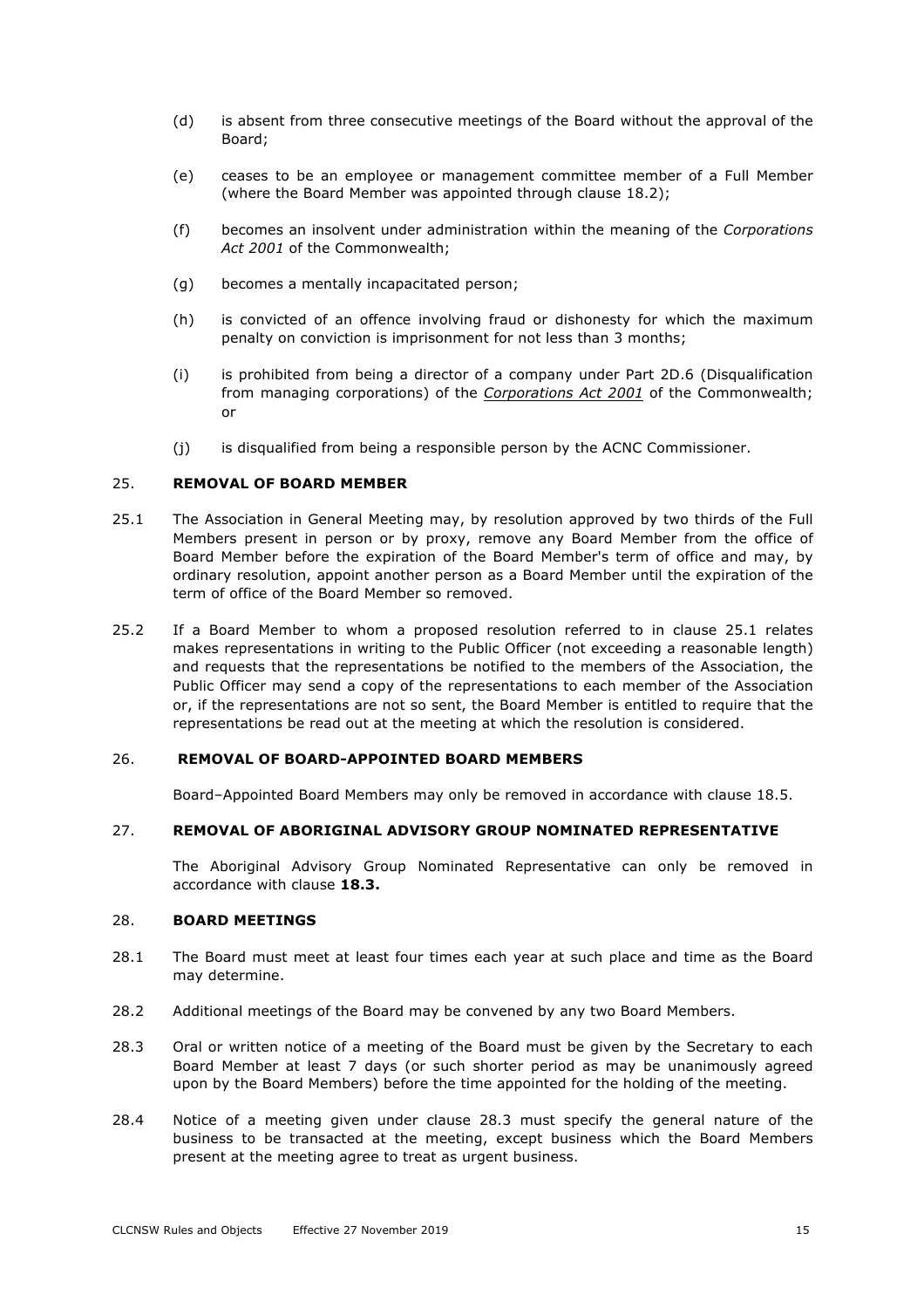- 28.5 The quorum for meetings of the Board shall be 4 or 50% of the total number of Board Members appointed at the relevant time*.* A quorum may be formed by telephone link up, or any other electronic means agreed by the Board to be sufficient for that purpose, if Board Members are unable to be physically present for a meeting.
- 28.6 No business is to be transacted by the Board unless a quorum is present and if, within half an hour of the time appointed for the meeting, a quorum is not present, the meeting is to stand adjourned to the same place and at the same hour of the same day in the following week. When that day is a public holiday then the day of the next meeting should be the next working day.
- 28.7 If at the adjourned meeting a quorum is not present within half an hour of the time appointed for the meeting, the meeting is to be dissolved.
- 28.8 It is the duty of the Chairperson of the Association to:
	- (a) chair meetings of the Board and the Association;
	- (b) set the agenda for Board meetings;
	- (c) ensure that Board meetings or General Meetings of the Association are constitutional and properly conducted;
	- (d) ensure that members are properly heard;
	- (e) ensure that all agenda items and special issues at the meeting are adequately discussed;
	- (f) be designated spokesperson of the Association; and
	- (g) delegate the role of spokesperson to other Board Members where appropriate.
- 28.9 It is the duty of the Deputy Chairperson to assist the Chairperson perform the duties set out in clause 28.8.
- 28.10 It is the duty of the Secretary to ensure minutes are kept of:
	- (a) all appointments of office bearers and other Board Members;
	- (b) the names of Board Members present at a Board meeting or a General Meeting; and
	- (c) all proceedings at Board meetings and General Meetings.
- 28.11 Minutes of proceedings at a meeting must be signed by the Chairperson of the meeting or by the Chairperson of the next succeeding meeting.
- 28.12 It is the duty of the Treasurer of the Association to ensure:
	- (a) that all money due to the Association is collected and received and that all payments authorised by the Association are made; and
	- (b) that correct books and accounts are kept showing the financial affairs of the Association, including full details of all receipts and expenditure connected with the activities of the Association.
- 28.13 At a meeting of the Board:
	- (a) the Chairperson is to preside; and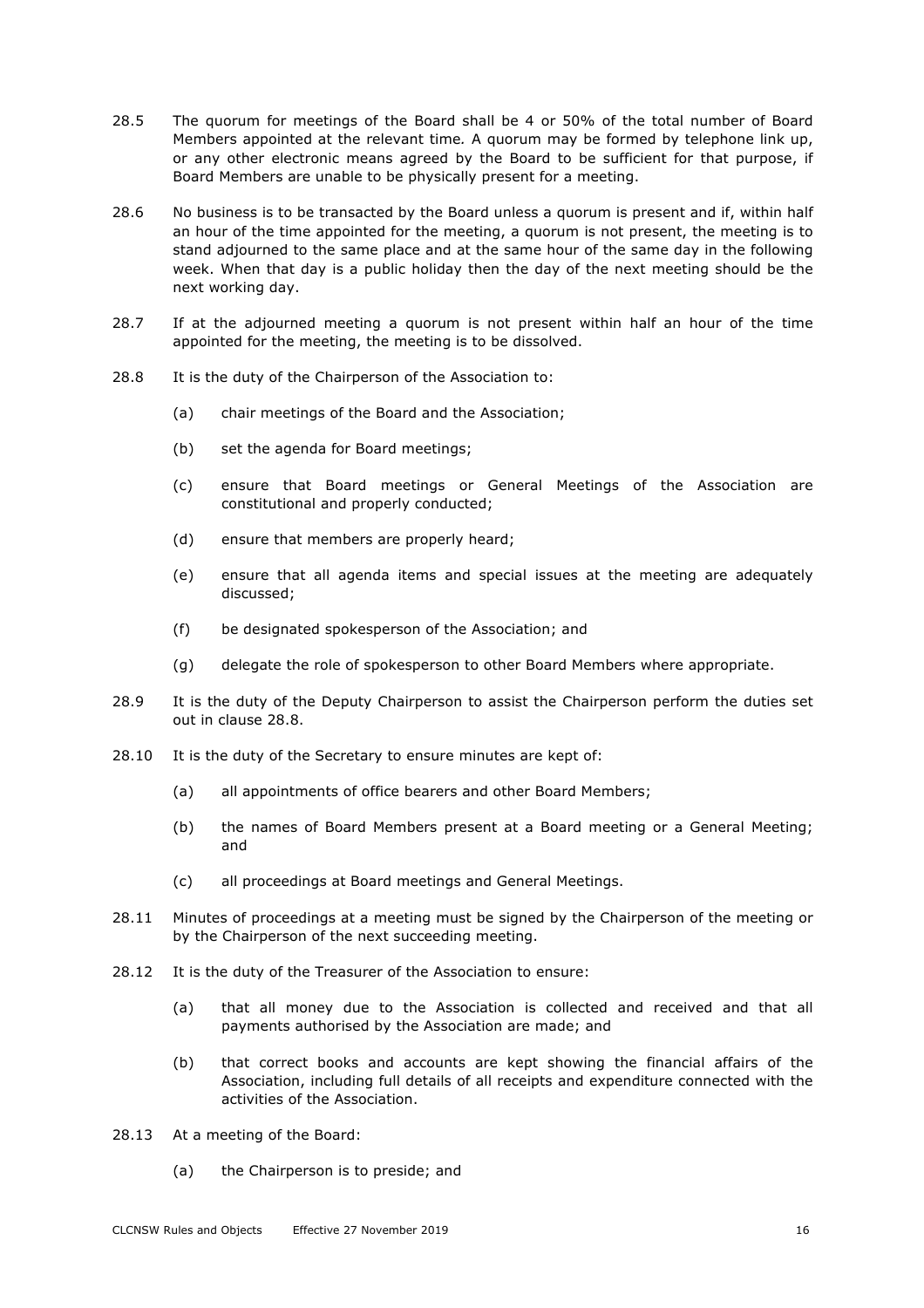(b) if the Chairperson is absent or unwilling to act, the Deputy Chairperson will preside and, in the absence of both, such one of the remaining members of the Board as may be chosen by the members present at the meeting is to preside.

### 29. **COMMITTEES**

- 29.1 The Board may, by instrument in writing, delegate to one or more committees (consisting of representatives from the Board, membership of the Association, and/or other people as the Board thinks fit) the exercise of such functions of the Board as are specified in the instrument, other than:
	- (a) this power of delegation; and
	- (b) a function which is a duty imposed on the Board by the Act or by any other law.
- 29.2 A function, the exercise of which has been delegated to a committee under this clause may, while the delegation remains unrevoked, be exercised from time to time by the committee in accordance with the terms of the delegation.
- 29.3 A delegation under this section may be made subject to such conditions or limitations as to the exercise of any function, or as to time or circumstances, as may be specified in the instrument of delegation.
- 29.4 Despite any delegation under this clause, the Board may continue to exercise any function delegated.
- 29.5 Any act or thing done or suffered by a committee acting in the exercise of a delegation under this clause has the same force and effect as it would have if it had been done or suffered by the Board.
- 29.6 The Board may, by instrument in writing, revoke wholly or in part any delegation under this clause.
- 29.7 Except as provided in clause 29.8, a committee may meet and adjourn as it thinks fit.
- 29.8 A Professional Indemnity Insurance (PII) Committee will be permanently appointed to monitor and support Full Members' compliance with the Guide and to inform members of other relevant legal practice issues. The PII Committee will:
	- (a) consist of the Principal Solicitor of every Full Member, or her/his delegate;
	- (b) meet at least four times a year; and
	- (c) report to the Annual General Meeting and, where required, to the Board.
- 29.9 Members of the Association may also set up a working group on any issue.
- 29.10 A working group can only represent and make decisions on behalf of the Board if established in accordance with clause 29.1.

# 30. **CONSENSUS AND VOTING**

30.1 Except as provided elsewhere in this Constitution, questions arising at a meeting of the Board or of any committee appointed by the Board are to be determined by a consensus of opinion. The opinion of each member of the Board or committee is equal in value and is to be considered by all other members. If after a reasonable period of time the Chairperson is of the view that a consensus of opinion cannot be reached, voting provisions are to apply.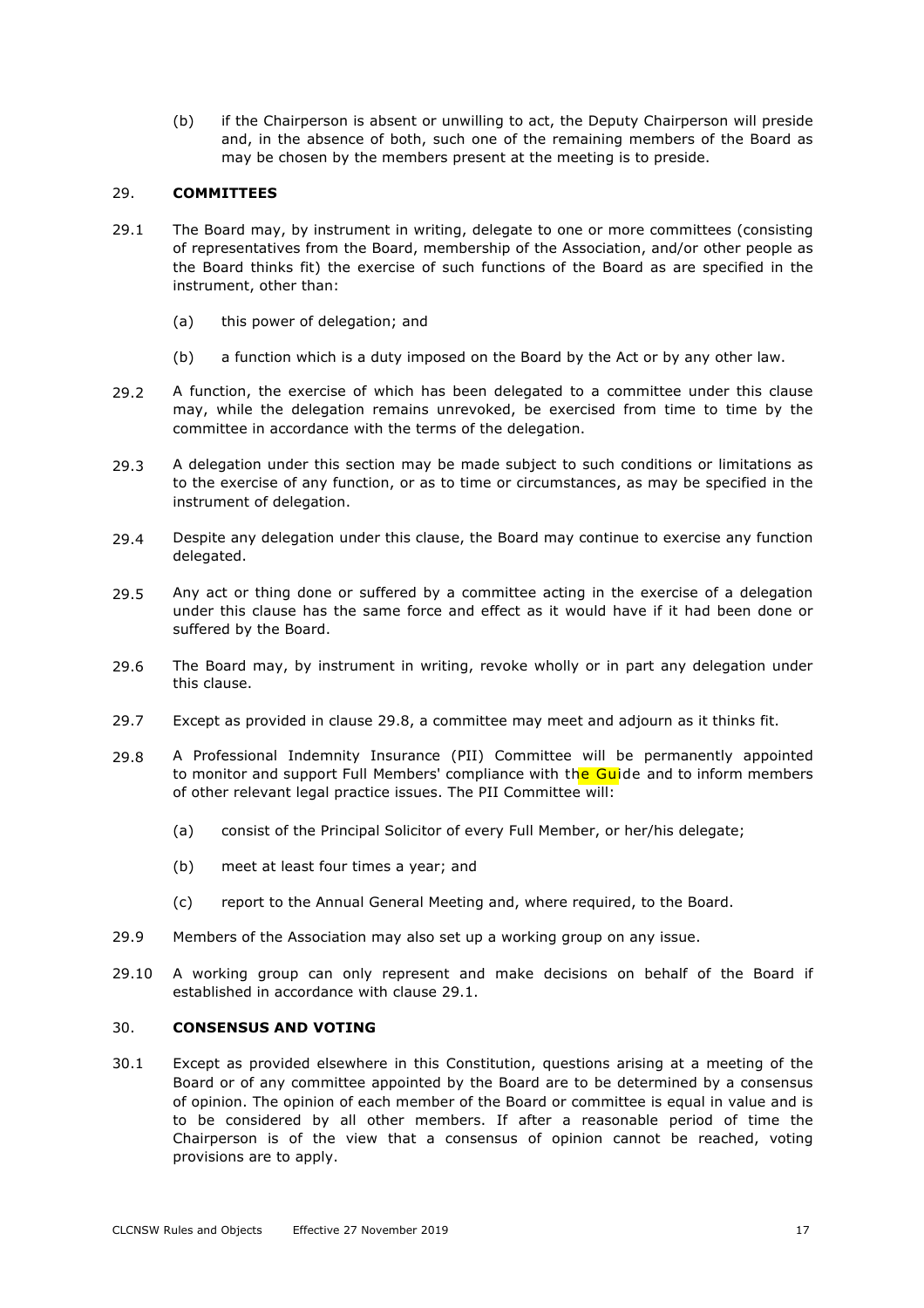- 30.2 When a question arising at a Board or committee meeting is to be voted upon, each member present at a meeting of the Board or of any committee appointed by the Board (including the person presiding at the meeting), either in person or by means of telephone link up, any other electronic means agreed by the Board to be sufficient for the purpose, is entitled to one vote but, in the event of an equality of votes on any question, the Presiding Member at the relevant meeting (under clause 36) may exercise a second or casting vote. Proxy votes are acceptable but each member present may hold only one proxy. Votes may also be accepted by fax or post sent to a place nominated in the relevant notice of meeting. Unless this Constitution provides otherwise, matters to be voted upon at a Board or committee meeting are to be determined by a majority of votes.
- 30.3 Where a committee is unable to reach a decision by consensus and needs to decide by a vote, the decision should then be referred to the Board for final decision as to whether to uphold the vote of the committee.
- 30.4 Subject to clause 28.5, the Board may act despite any vacancy on the Board.
- 30.5 Any act or thing done or suffered, or purporting to have been done or suffered, by the Board or by a committee appointed by the Board, is valid and effectual, despite any defect that may afterwards be discovered in the appointment or qualification of any member of the Board or committee.

#### **PART 4 – GENERAL MEETINGS**

#### 31. **ANNUAL GENERAL MEETINGS - HOLDING OF**

- 31.1 With the exception of the first Annual General Meeting of the Association, the Association must, at least once in each calendar year and within the period of six months after the expiration of each financial year of the Association, convene an Annual General Meeting of its members.
- 31.2 The Association must hold its first Annual General Meeting:
	- (a) within the period of 18 months after its incorporation under the Act; and
	- (b) within the period of six months after the expiration of the first financial year of the Association.
- 31.3 Clauses 31.1 and 31.2 have effect subject to any extension or permission granted by the Office of Fair Trading under section 37(2)(b) of the Act.

#### 32. **ANNUAL GENERAL MEETINGS - CALLING OF AND BUSINESS AT**

- 32.1 The Annual General Meeting of the Association is, subject to the Act and to clause 31, to be convened on such date and at such place and time as the Board thinks fit.
- 32.2 In addition to any other business which may be transacted at an Annual General Meeting, the business of an Annual General Meeting is to:
	- (a) confirm the minutes of the last preceding Annual General Meeting and of any other General Meeting held since that meeting;
	- (b) receive from the Board reports upon the activities of the Association during the last financial year;
	- (c) elect the Board of the Association; and
	- (d) receive and consider any financial statement or report which is required to be submitted to members under the Act.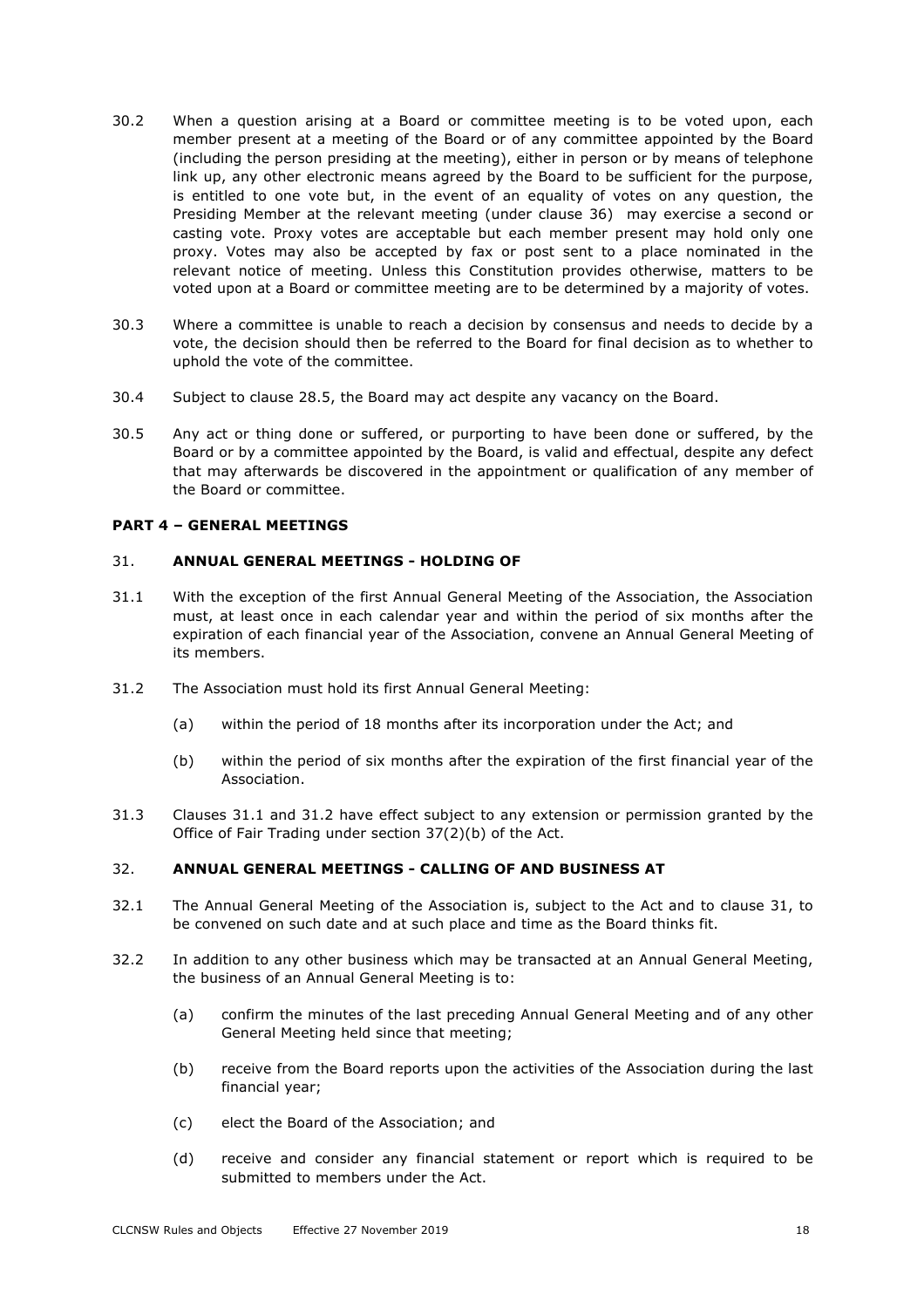32.3 An Annual General Meeting must be specified as such in the notice convening it.

### 33. **GENERAL MEETINGS - CALLING OF**

- 33.1 The Board may, whenever it thinks fit, convene a General Meeting of the Association.
- 33.2 The Board must, on the requisition in writing of at least 10 per cent of the total number of Full Members, convene a General Meeting of the Association.
- 33.3 A requisition of Full Members for a General Meeting:
	- (a) must state the purpose or purposes of the meeting;
	- (b) must be signed by the Full Members making the requisition;
	- (c) must be lodged with the Public officer; and
	- (d) may consist of several documents in a similar form, each signed by one or more of the Full Members making the requisition.
- 33.4 If the Board fails to convene a General Meeting to be held within one month after that date on which a requisition of members for the meeting is lodged with the Public Officer, any one or more of the members who made the requisition may convene a General Meeting to be held not later than three months after that date.
- 33.5 A General Meeting convened by a member or members as referred to in clause 33.4 must be convened as nearly as is practicable in the same manner as Annual General Meetings are convened by the Board and any member who consequently incurs expense is entitled to be reimbursed by the Association for any expense so incurred.

#### 34. **NOTICE OF GENERAL MEETINGS**

- 34.1 Unless the nature of the business proposed to be dealt with at a General Meeting requires a special resolution of the Association (in which case clause 34.2 applies), the Public Officer must, at least 14 days prior to the date fixed for the holding of the General Meeting, give a notice to each member specifying the place, date and time of the meeting and the nature of the business proposed to be transacted at the meeting.
- 34.2 Where the nature of business proposed to be dealt with at a General Meeting requires a special resolution of the Association, the Public Officer must, at least 21 days before the date fixed for the holding of the General Meeting, cause notice to be given to each member specifying, in addition to the matters required under clause 34.1, the intention to propose the resolution as a special resolution.
- 34.3 Notwithstanding the notice periods set out in clauses 34.1 and 34.2, the Association may call on shorter notice:
	- (a) an Annual General Meeting, if all the Full Members entitled to attend and vote at the Annual General Meeting agree in writing beforehand; and
	- (b) any other General Meeting, if at least 75% of the Full Members entitled to attend and vote at the meeting agree in writing beforehand,

except where a purpose of the meeting is to remove a Board Member or an auditor, in which case at least 21 days' notice must be given.

34.4 No business other than that specified in the notice convening a General Meeting is to be transacted at the meeting except, in the case of an Annual General Meeting, business which may be transacted under clause 32.2.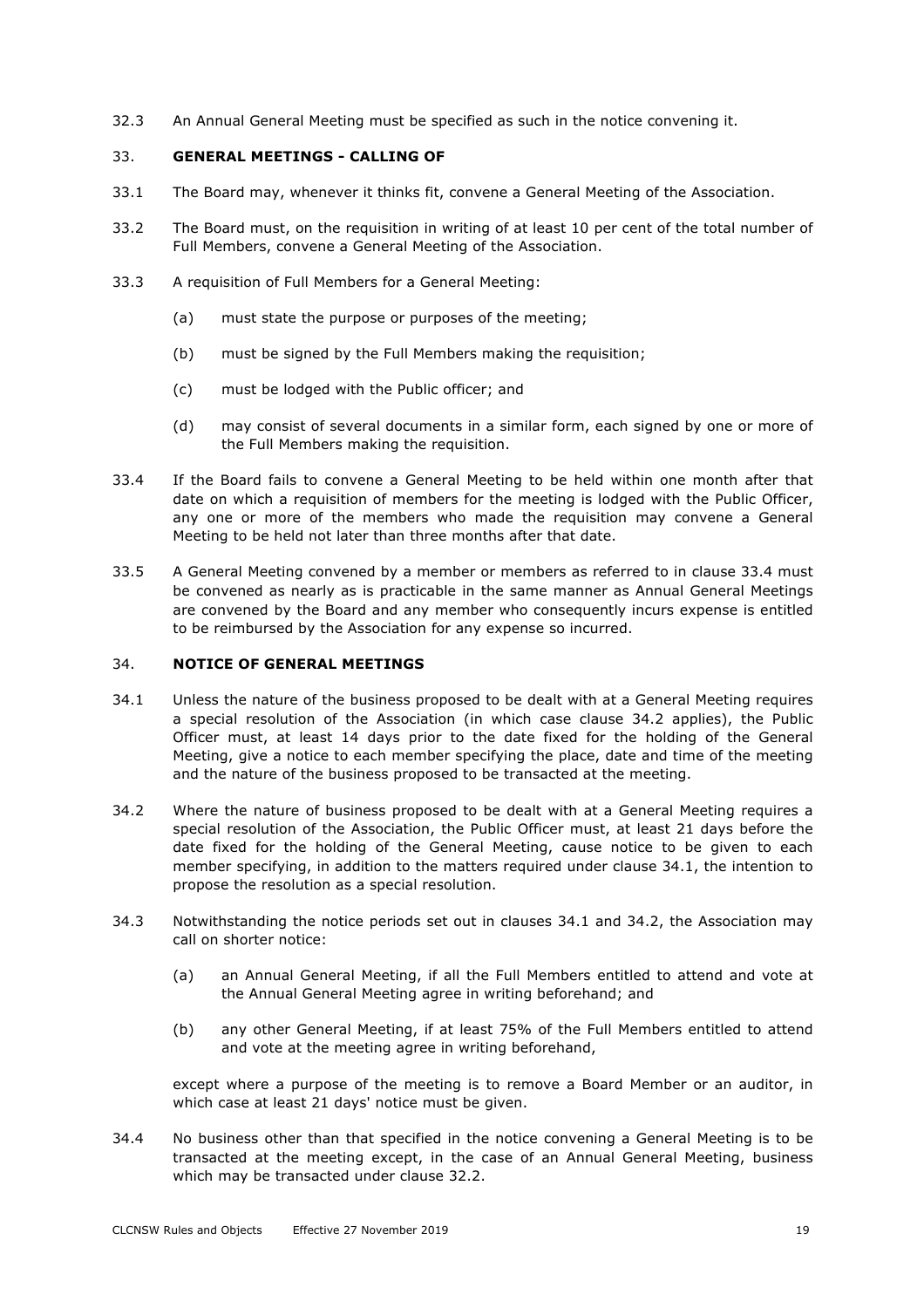34.5 A Full Member desiring to bring any business before a General Meeting may give notice in writing of that business to the Public Officer, who must include that business in the next notice calling a General Meeting given after the receipt of the notice from the member.

### 35. **PROCEDURE AT GENERAL MEETINGS**

- 35.1 No item of business is to be transacted at a General Meeting unless a quorum of members entitled under these clauses to vote is present during the time the meeting is considering that item.
- 35.2 Authorised Representatives of fifty percent of the total number of Full Members of the Association (being all full members entitled under this Constitution to vote at a General Meeting), who may be present in person or by proxy, subject to clause 35.3, constitutes a quorum for the transaction of the business of a General Meeting.
- 35.3 An Authorised Representative of a Full Member may, by written notice given to the Public Officer no later than 24 hours before the time of the General Meeting, appoint an Authorised Representative of another Full Member to act as their proxy at the General Meeting, provided that no Authorised Representative of a Full Member present at the meeting may hold more than one proxy.
- 35.4 If, within half an hour after the appointed time for the commencement of a General Meeting a quorum is not present, the meeting:
	- (a) if convened on the requisition of Full Members, is to be dissolved; and
	- (b) in any other case, is to stand adjourned to the same day in the following week at the time and (unless another place is specified at the time of the adjourned meeting by the person presiding at the meeting or communicated by written notice to members given before the day to which the meeting is adjourned) at the same place.
- 35.5 If at the adjourned meeting a quorum is not present within half an hour after the time appointed for the commencement of the meeting, the members present (only if not less than 25% of Full Members entitled to vote) are to constitute a quorum.

#### 36. **PRESIDING MEMBER**

- 36.1 The Chairperson, or, in the Chairperson's absence, the Deputy Chairperson, or in the absence of both, a Board Member delegated by the Chairperson or Deputy Chairperson, is to preside as chairperson at each General Meeting of the Association.
- 36.2 If the Chairperson, Deputy Chairperson or their delegate is absent or unwilling to act, the Full Members present must elect one of their number to preside as chairperson at the meeting.

# 37. **ADJOURNMENT**

- 37.1 The Chairperson at a General Meeting at which a quorum is present may, with the consent of a majority of the Full Members present at the meeting adjourn the meeting from time to time and place to place, but no business is to be transacted at an adjourned meeting other than the business left unfinished at the meeting at which the adjournment took place.
- 37.2 Where a General Meeting is adjourned for 14 days or more, the Public Officer must give written or oral notice of the adjourned meeting to each member of the Association stating the place, date and time of the meeting and the nature of the business to be transacted at the meeting.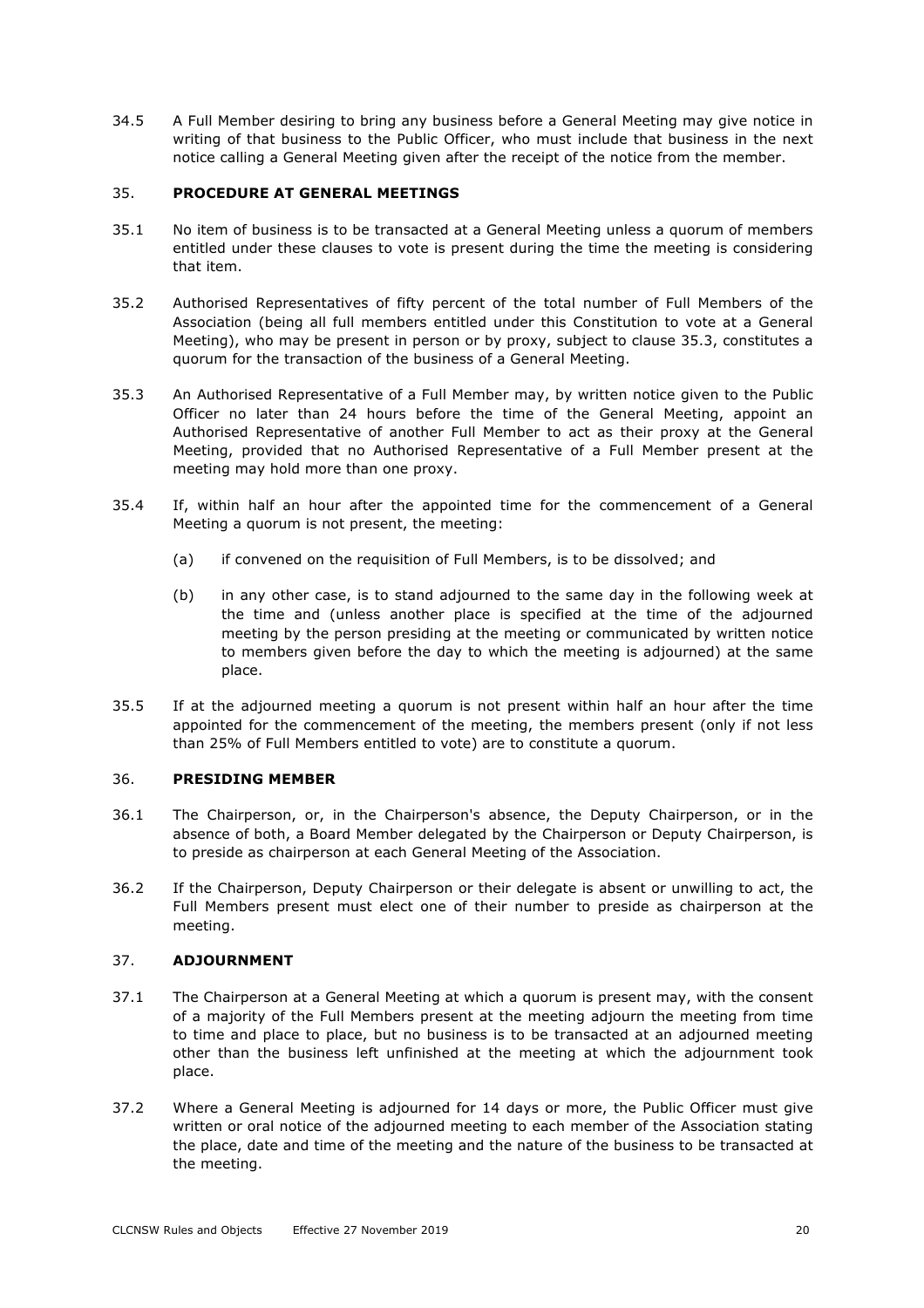37.3 Except as provided in clauses 37.1 and 37.2, notice of an adjournment of a General Meeting or of the business to be transacted at an adjourned meeting is not required to be given.

#### 38. **MAKING OF DECISIONS AT GENERAL MEETINGS**

- 38.1 Questions arising at any General Meeting are to be determined by a consensus of opinion. The opinion of each member is equal in value and is to be considered by all other members. If, after a reasonable period of time the Chairperson is of the view that a consensus of opinion cannot be reached, the voting provisions in clauses 38.2 to 38.4 are to apply.
- 38.2 When a question arising at a General Meeting of the Association is to be voted upon, the Chairperson shall call for a show of hands and, unless a poll is demanded, a declaration by the Chairperson that a resolution has, on a show of hands, been carried or carried unanimously or carried by a particular majority or lost, or an entry to that effect in the minute book of the Association, is evidence of the fact without proof of the number or proportion of votes recorded in favour of or against that resolution.
- 38.3 At a General Meeting of the Association, a poll may be demanded by the Chairperson or by not less than three Full Members present in person or by proxy at the meeting.
- 38.4 If a poll is demanded at a General Meeting, the poll must be taken:
	- (a) immediately in the case of a poll which relates to the election of the Chairperson of the meeting or to the question of an adjournment; or
	- (b) in any other case, in such manner and at such time before the close of the meeting as the Chairperson directs,
	- (c) and the resolution of the poll on the matter is taken to be the resolution of the meeting on that matter.

# 39. **SPECIAL RESOLUTION**

- 39.1 A special resolution of the Association must be passed in the following manner:
	- (a) a notice must be sent to all members advising that a General Meeting is to be held to consider a special resolution;
	- (b) the notice must give details of the proposed special resolution and give at least 21 days notice of the meeting;
	- (c) a quorum must be present at the meeting; and
	- (d) at least three quarters of the Full Members of the Association present in person or by proxy must vote in favour of the resolution.
- 39.2 In situations where it is not possible or practicable for a resolution to be passed as described above, a request may be made to the Office of Fair Trading for permission to pass the resolution in some other way.
- 39.3 A special resolution must be passed by a General Meeting of the Association to effect the following:
	- (a) a change of the Association's name or any provision of its Constitution;
	- (b) an amalgamation with another incorporated Association;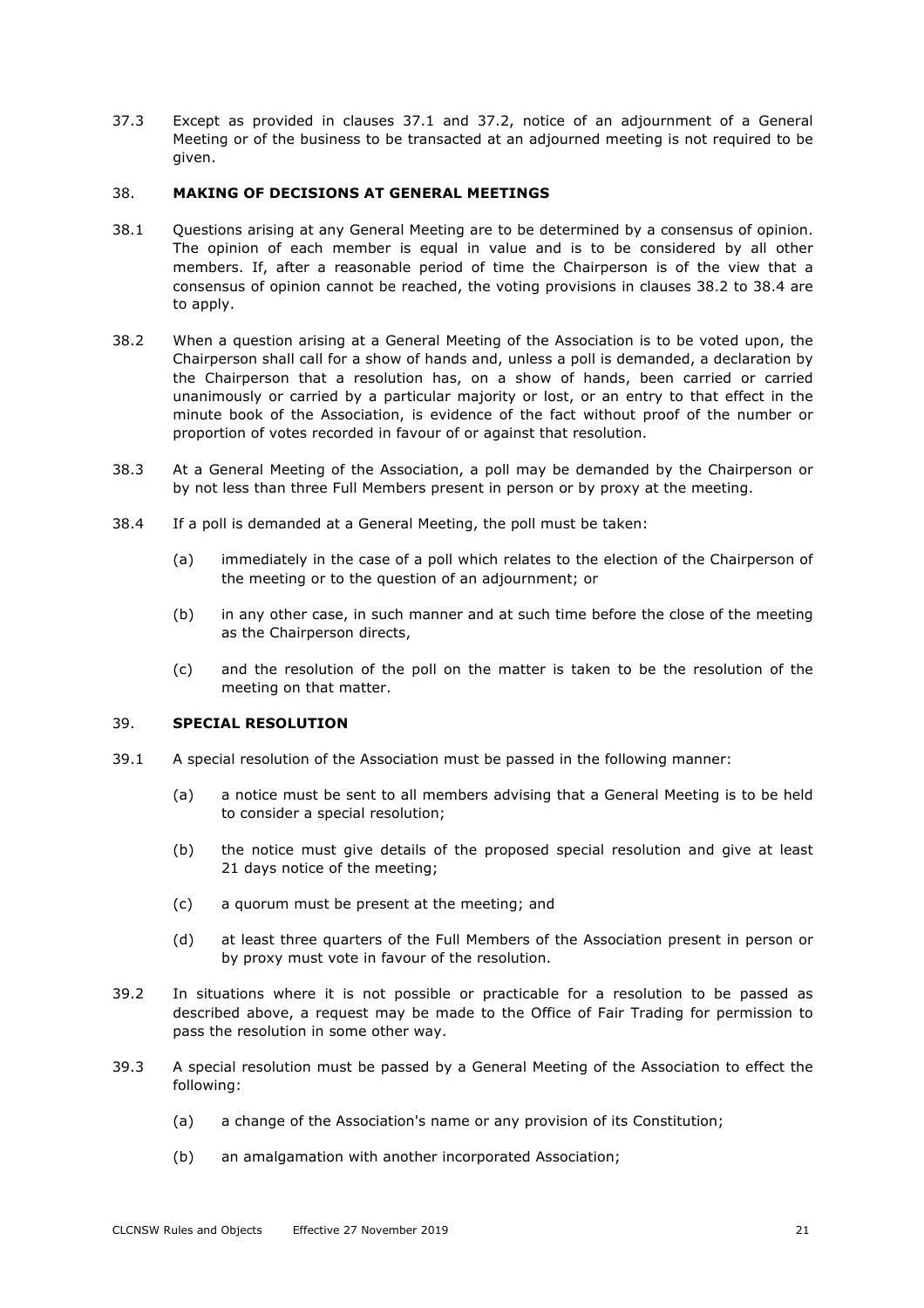- (c) the voluntary winding up or cancellation of incorporation of the Association; or
- (d) the application for registration as a company or cooperative.

#### 40. **VOTING**

- 40.1 On any question arising at a General Meeting of the Association, a Full Member has one vote only. An Associate Member has no voting rights.
- 40.2 All votes must be given in person or by proxy but no Full Member may hold more than one proxy.
- 40.3 In the case of an equality of votes on a question at a General Meeting, the Chairperson of the meeting is entitled to exercise a second or casting vote.
- 40.4 A Full Member or proxy is not entitled to vote at any General Meeting of the Association unless all money due and payable by the member or proxy to the Association has been paid, other than the amount of the annual subscription payable in respect of the then current year. However, a Full Member's attendance may count for quorum regardless of whether monies are due.
- 40.5 The Association may hold a postal ballot to determine any issue or proposal (other than an appeal under clause 15). A postal ballot is to be conducted in accordance with the procedure set out in Annexure A to this Constitution.

# **PART 5 – MISCELLANEOUS**

#### 41. **MEMBERS CONSULTATION**

The Association is required to inform, consult with, and provide members with services, through forums, training or other means, which may cover the following:

- (a) consulting with members to ensure the activities of the Association are continuing to meet its broad aims and objectives;
- (b) members of the work of the Board and committees;
- (c) discussion of key policy issues;
- (d) facilitating the production, sharing and dissemination of information and resource material to and between Community Legal Centres;
- (e) communicating between Community Legal Centres, and between Community Legal Centres and other individuals and organisations;
- (f) identifying and promoting a discussion of organisational issues affecting Community Legal Centres; and
- (g) providing education and training opportunities for members of the Association.

#### 42. **INSURANCE**

42.1 The Association may effect and maintain insurance.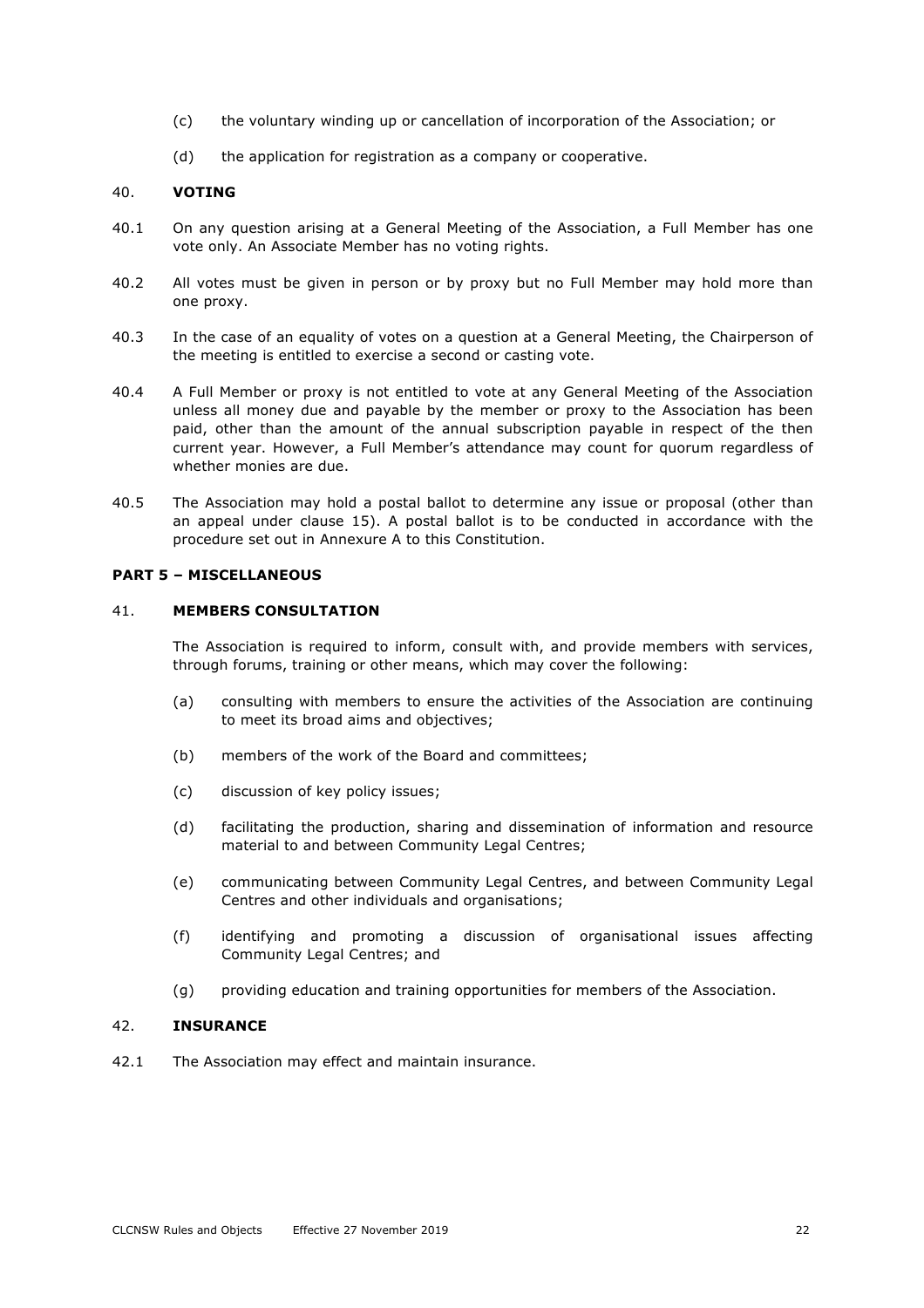### 43. **FUNDS - SOURCE**

- 43.1 The funds of the Association are to be derived from entrance fees and annual subscriptions of members, grants, donations and, subject to any resolution passed by the Association in General Meeting, such other sources as the Board determines.
- 43.2 All money received by the Association is to be deposited as soon as practicable, and without deduction, to the credit of the Association's bank account.
- 43.3 The Association must, as soon as practicable after receiving any money, issue an appropriate receipt.

# 44. **FUNDS - MANAGEMENT**

- 44.1 Subject to any resolution passed by the Association in General Meeting, the funds of the Association must be used in pursuance of the objects of the Association.
- 44.2 All cheques, draft, bills of exchange, promissory notes and other negotiable instruments must be signed by two members of the Board or employees of the Association, being members or employees authorised to do so by the Board.
- 44.3 Any two Board Members or any two employees of the Association that have been authorised to by the Board may open and operate the bank accounts of the Association.

### 45. **AUDITOR**

- 45.1 The Association is to appoint an auditor or auditors.
- 45.2 The auditor or auditors are to be appointed at the Annual General Meeting or at an earlier General Meeting if necessary. They are to examine all accounts, vouchers, receipt books, etc. and furnish a report thereon to the members at the Annual General Meeting. Audits are to be conducted each financial year or at a lesser interval if so determined by the General Meeting of the Association or the Board.
- 45.3 An auditor is not to be a member or closely related to any member of the Association or the Board.
- 45.4 Subject to clause 45.5 notice of intention to nominate auditors to replace the current auditors is to be given to the Public Officer at least 21 days before a General Meeting of the Association. The Public Officer is to send a copy of the nomination to the current auditors at least 7 days before the General Meeting. The current auditors are entitled to attend the General Meeting and if they so wish, to be heard at such a General Meeting.
- 45.5 Where the current auditors submit their resignation or notify the Public Officer of their intention not to seek re-election as auditor, clause 45.4 does not apply.

#### 46. **COMMON SEAL**

- 46.1 The common seal of the Association is to be kept in the custody of the Public Officer.
- 46.2 The common seal is not to be affixed to any instrument except by authority of the Board and the affixing of the common seal must be attested by the signatures either of two Board Members or of one Board Member and of the Public Officer or Secretary.

#### 47. **CUSTODY OF BOOKS**

Except as otherwise provided by this Constitution, the Public Officer must keep in his or her custody or under his or her control, all records, books and other documents relating to the Association.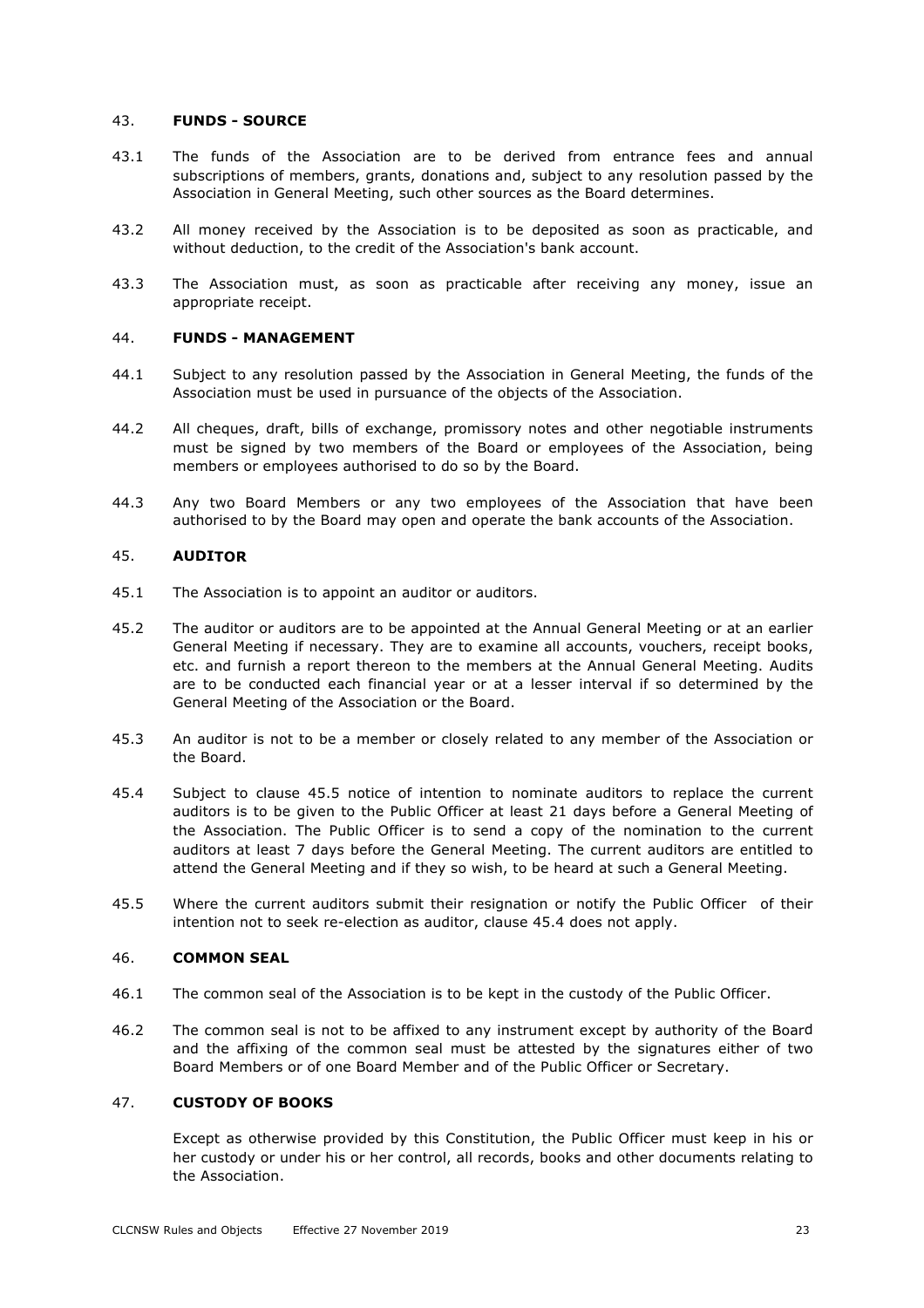#### 48. **INSPECTION OF BOOKS**

The records, books and other documents of the Association (excluding confidential client files) must be open for inspection, free of charge, by a Board Member at any reasonable hour. These records include:

- (a) records, books and other financial documents of the Association;
- (b) this Constitution; and
- (c) minutes of all Board and committee meetings and General Meetings of the Association.

Members of the Association may inspect such documents, free of charge, by arrangement with the Board. A member of the Association may obtain a copy of any such documents on payment of a fee of not more than \$1 for each page copied.

#### 49. **SERVICE OF NOTICES**

- 49.1 For the purpose of this Constitution, a notice is properly given by the Association if it is:
	- (a) addressed to the member to whom it is to be given; and
	- (b) either:
		- (i) delivered personally;
		- (ii) sent by prepaid mail to that member's address shown in the register of members; or
		- (iii) sent by fax to the fax number (if any) nominated by that member; or
		- (iv) sent by electronic message to the electronic address (if any) nominated that member for this purpose.
- 49.2 A notice to a member by the Association is taken, unless the contrary is proved, to have been given and received:
	- (a) if it is delivered personally:
		- (i) by 5.00pm (local time in the place of receipt) on a business day on that day; or
		- (ii) after 5.00pm (local time in the place of receipt) on a business day, or on a day that is not a business day – on the next business day;
	- (b) if it is sent by pre-paid post one business day after posting; and
	- (c) if it is sent by fax or electronic message;
		- (i) by 5.00pm (local time in the place from which it is sent or given) on a business day - on that day; or
		- (ii) after 5.00pm (local time in the place from which it is sent or given) on a business day, or on a day that is not a business day – on the next business day.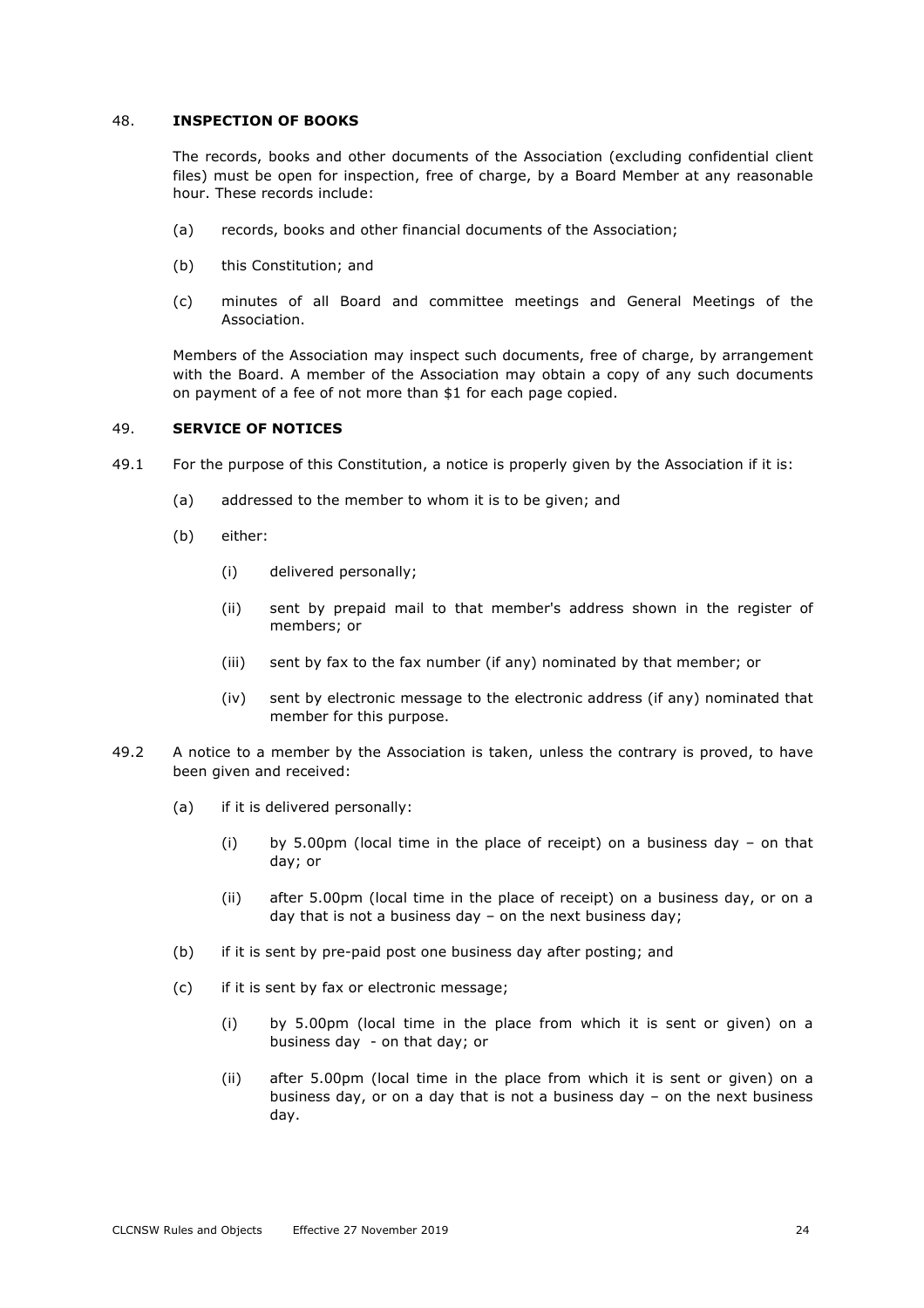#### 50. **PAYMENT ETC. OF MEMBERS OF THE ASSOCIATION AND BOARD**

- 50.1 The assets and income of the Association shall be applied exclusively to the promotion of its objects and no portion shall be paid or distributed directly or indirectly to the members of the Association or of the Board except as bona fide remuneration for services rendered or expenses incurred on behalf of the Association.
- 50.2 Without limiting clause 50.1 and at the discretion of the Board, the member from which a Board Member is elected and the member providing a convenor of a committee or representative of a group, is entitled to receive payments in the amount determined by the Board, to reflect the time and services provided by that person to the Association.

#### 51. **WINDING UP AND CANCELLATION OF INCORPORATION**

- 51.1 In the event of the Association being dissolved or its incorporation cancelled, the amount which remains after such dissolution and satisfaction of all debts and liabilities shall be paid and applied by the Association in accordance with the Act to any one or more charities:
	- (a) which has charitable objects similar to, or inclusive of, the objects in clause 2;
	- (b) which has rules prohibiting the distribution of its assets and income to its members to at least the same extent as the Association; and
	- (c) that is or are deductible gift recipients within the meaning of the ITA Act.
- 51.2 If the Association's deductible gift recipient endorsement is revoked (whether or not the Association is to be wound up), any surplus gift funds must be transferred to one or more charities that meet the requirements of clauses  $51.1(a)$ ,  $51.1(b)$  and  $51.1(c)$ , as decided by the Board Members.
- 51.3 For the purpose of this Clause 51.3:
	- (a) **gift funds** means:
		- (i) gifts of money or property for the principal purpose of the Association;
		- (ii) contributions made in relation to a fund-raising event held for the principal purpose of the Association; and
		- (iii) money received by the Association because of such gifts and contributions.
	- (b) **contributions** and **fund-raising event** have the same meaning as in Division 30 of the ITA Act.

#### 52. **FINANCIAL YEAR**

The financial year of the Association is:

- (a) the period of time commencing on the date of incorporation of the Association and ending on the following 30 June; and
- (b) each period of 12 months after the expiration of the previous financial year of the Association, commencing on 1 July and ending on the following 30 June.

# Effective 22 December 2016

Amended: 24 May 2005, 18 November 2008, 19 May 2009, 30 November 2016.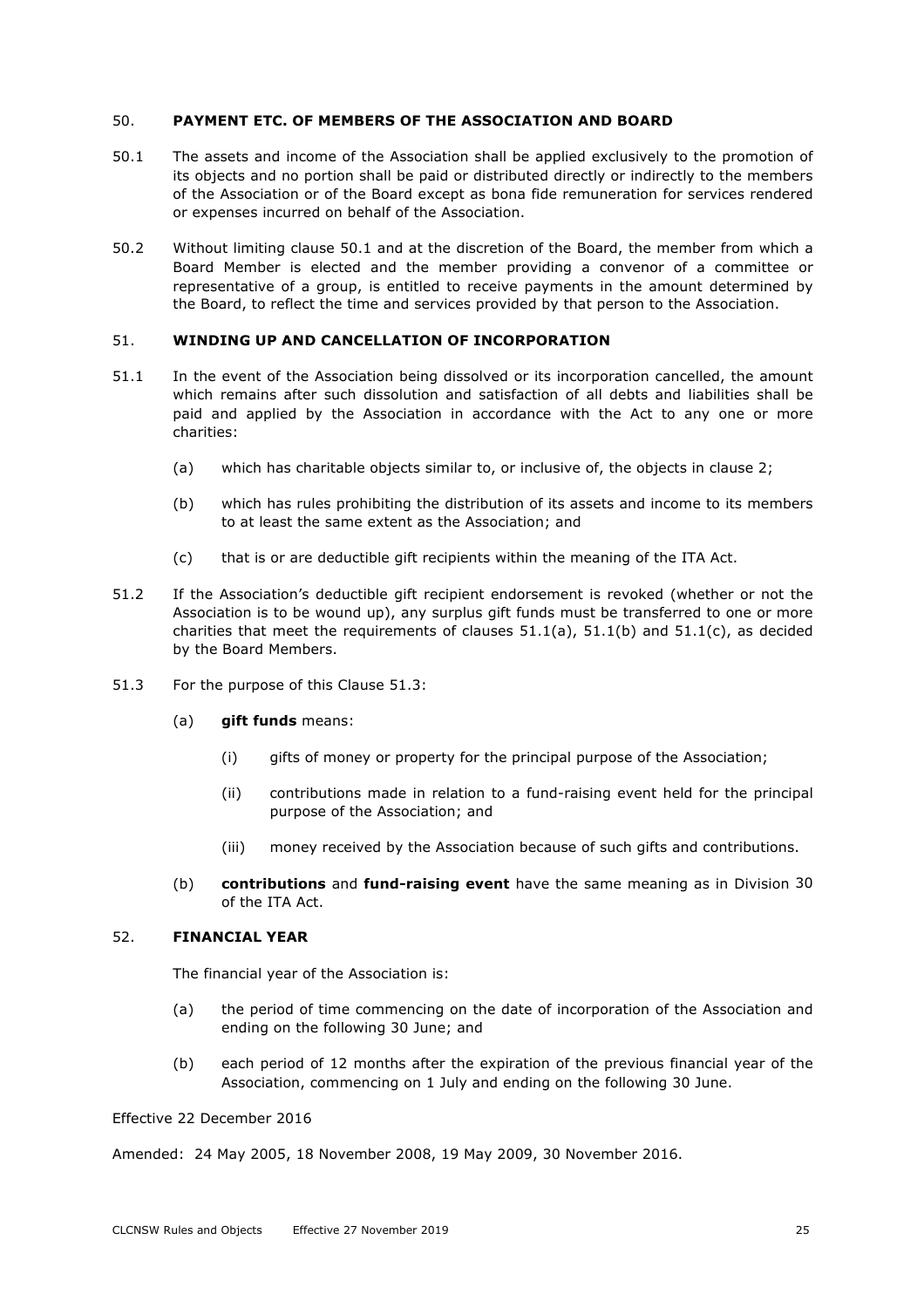### **ANNEXURE A – CONDUCT OF POSTAL BALLOTS**

#### **1. Ballots**

- 1.1 The Board must:
	- (a) cause the details of the proposal on which the ballot is to be held to be set out in a statement; and
	- (b) fix the dates for:
		- (i) the forwarding of ballots to members;
		- (ii) the closing of the ballot; and
	- (c) appoint a returning officer for the ballot.
- 1.2 Every ballot must be conducted by the returning officer appointed by the Board.

#### **2. Returning officers**

- 2.1 A Board Member of the Association may not be appointed as a returning officer.
- 2.2 The returning officer may be assisted in the performance of his or her duties by any person (who would be eligible to be a returning officer) appointed by the returning officer.

#### **3. Preparation of voting roll and ballot papers**

- 3.1 The returning officer must prepare a roll of the full names and addresses of the members of the Association who are eligible to vote.
- 3.2 A person whose name is on the roll is entitled to vote in the ballot, and no person is otherwise so entitled.
- 3.3 The returning officer must cause ballot papers to be prepared:
	- (a) in or to the effect of Form A in this Annexure; or
	- (b) in such other form as the Board determines.
- 3.4 Each ballot paper must:
	- (a) be initialled by the returning officer or an appointed assistant; or
	- (b) bear a mark that identifies it as a genuine ballot paper.
- 3.5 The returning officer must, at least 14 days (or 21 days in the case of a special resolution) before the date fixed for the closing of the ballot, send by post or otherwise deliver to every member entitled to vote in the ballot one set of the following material:
	- (a) one ballot paper;
	- (b) an envelope (in this Annexure referred to as the outer envelope) addressed to the returning officer and the reverse side of which is noted or printed with the name and address of the member;
	- (c) a small envelope (in this Annexure referred to as the inner envelope) in which the ballot paper is to be enclosed;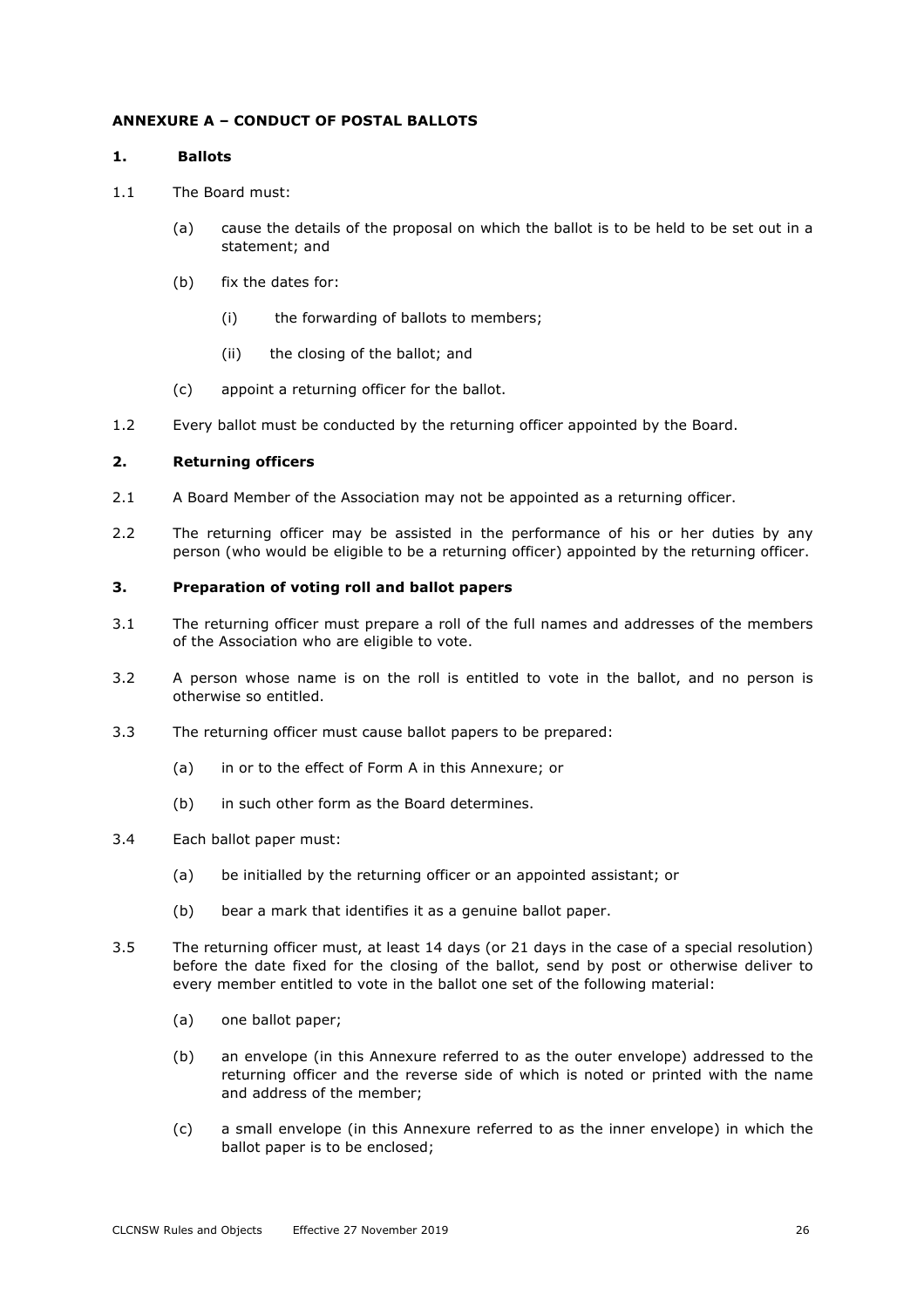- (d) a copy of a statement prepared by the Board setting out the terms of the resolution; and
- (e) in the case of a special resolution a copy of a statement to the effect that the resolution is intended to be passed as a special resolution.

# **4. Duplicate ballot papers**

The returning officer may send a duplicate ballot paper to any voter if the returning officer is satisfied:

- (a) that the voter has not received a ballot paper; or
- (b) that the ballot paper received by the voter has been lost, spoilt or destroyed and that the voter has not already voted.

If a duplicate ballot paper is sent, the relevant outer envelope is to be marked with the word "Duplicate".

#### **5. Voting**

A member casts a vote in the ballot by:

- (a) marking his or her vote on the ballot paper according to the instructions on the ballot paper; and
- (b) sending the ballot paper, in the envelopes provided, to the returning officer.

# **6. Safe keeping of ballot papers**

- 6.1 The returning officer must provide a ballot box that must be secured immediately before the ballot papers are delivered to members in accordance with clause 3.5 above and must remain secured until the close of the ballot.
- 6.2 The returning officer must place the outer envelopes in the ballot box not later than the time and date fixed on the ballot paper for the closing of the ballot.

#### **7. Counting of the votes**

- 7.1 As soon as practicable after the date fixed for the closing of the ballot, the returning officer must, in the presence of such scrutineers as may be appointed by the Board, open the ballot box and deal with the contents in accordance with clause 7.3.
- 7.2 The returning officer must:
	- (a) examine the outer envelopes;
	- (b) if a duplicate outer envelope has been issued and the original outer envelope is received, reject the original envelope and mark it "rejected";
	- (c) mark the voter's name on the roll by drawing a line through the name;
	- (d) remove the inner envelopes from the outer envelopes; and
	- (e) when all the inner envelopes have been dealt with in the above manner, open all unrejected inner envelopes and take the ballot papers from them.
- 7.3 The ballot papers must be scrutinised by the returning officer who must reject as informal any ballot paper that: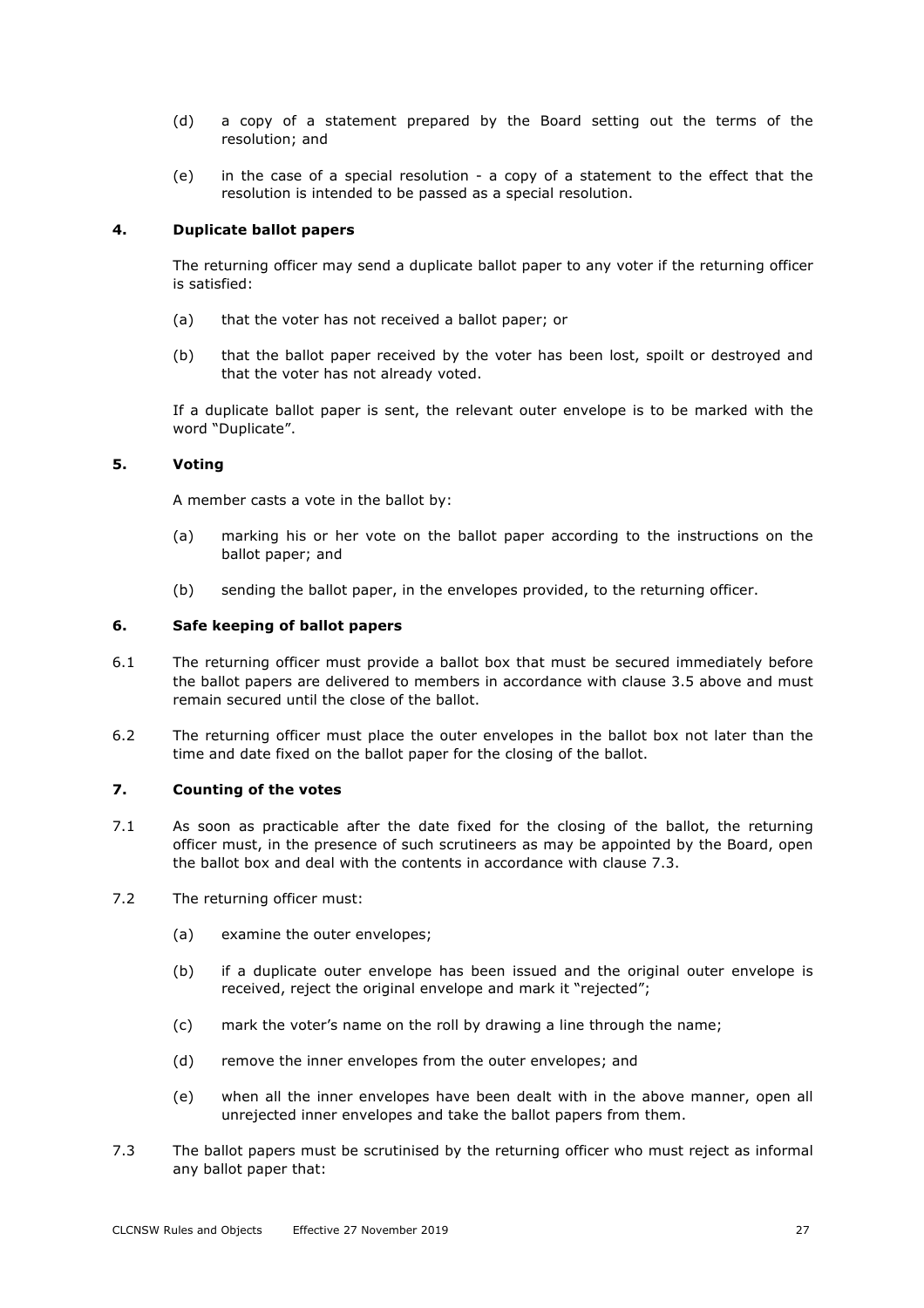- (a) is not duly initialled by the returning officer or appointed assistant or does not bear a mark that identifies it as a genuine ballot paper;
- (b) is so imperfectly marked that the intention of the voter cannot be ascertained by the returning officer;
- (c) has any mark or writing not authorised by this Annexure that, in the opinion of the returning officer, will enable the voter to be identified; or
- (d) has not been marked as prescribed on the ballot paper itself.

# **8. Statement by returning officer**

- 8.1 The returning officer must count all votes cast and make out and sign a statement of:
	- (a) the number of formal votes cast in favour of the proposal;
	- (b) the number of formal votes cast against the proposal;
	- (c) the number of informal votes cast;
	- (d) the number of envelopes marked "rejected"; and
	- (e) the proportion of the formal votes cast in favour of the proposal.
- 8.2 On the declaration of the returning officer of the result of the postal ballot, the Board must cause an entry to be made in the minute book showing the particulars referred to in clause  $8.1(a)$  to  $8.1(e)$ .
- 8.3 The returning officer must forward a copy of the statement to the Chairperson of the Board who must announce the result of the ballot at the next General Meeting.

# **9. Notification of result of ballot for special resolutions**

In the case of a special resolution, the Association must cause the result of the ballot to be notified in writing to its members as soon as practicable after the ballot.

#### **10. Retention of ballot papers**

- 10.1 The returning officer must retain:
	- (a) all ballot papers (whether formal or otherwise);
	- (b) all rejected outer envelopes; and
	- (c) all rolls,

used in connection with the conduct of the postal ballot, locked in the ballot box, in accordance with this clause.

10.2 The returning officer must retain those items for a period of not less than 8 weeks after the date fixed for the closing of the ballot unless directed in writing by the Board to retain those items for a longer period.